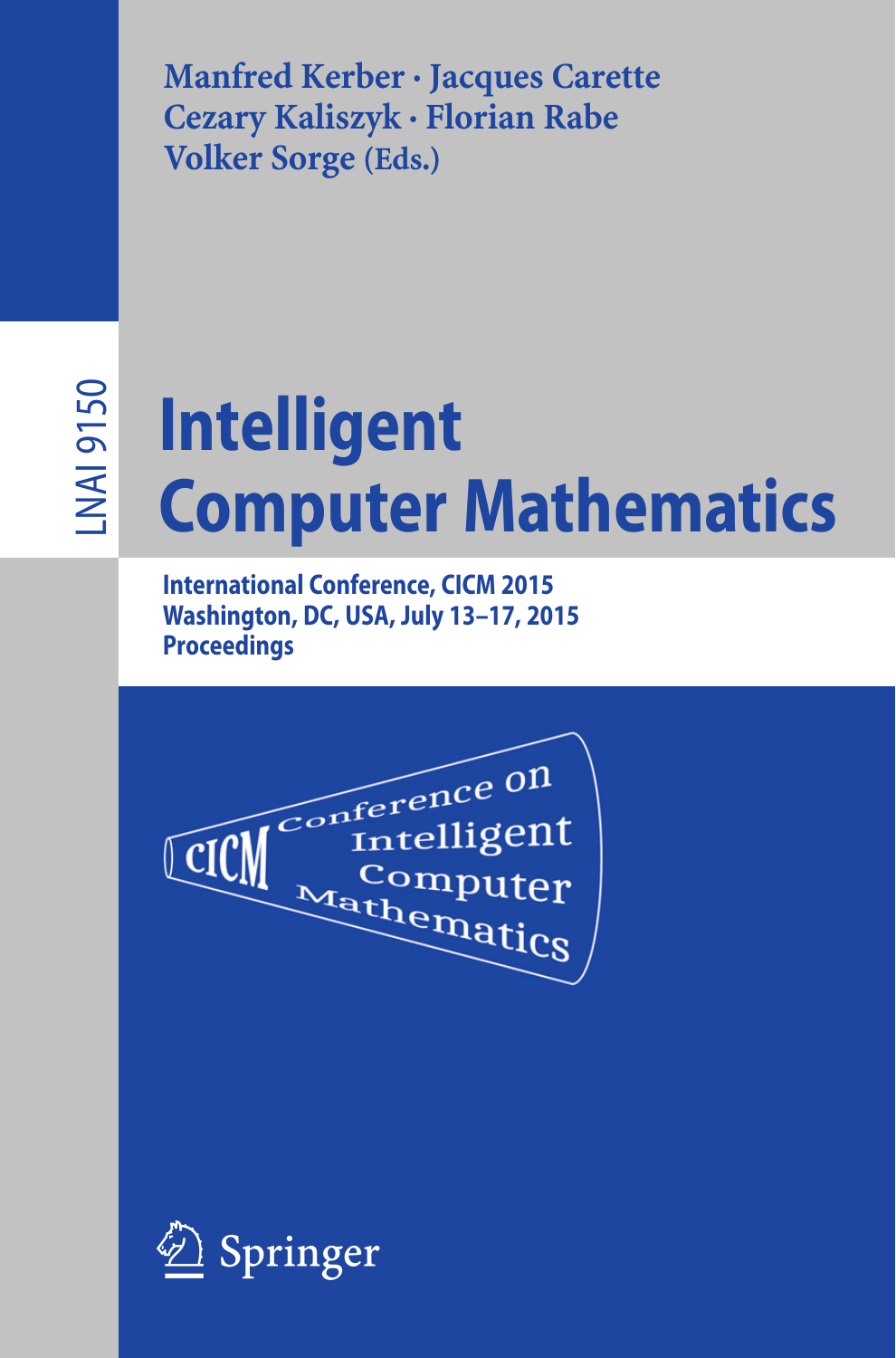## Lecture Notes in Artificial Intelligence 9150

### Subseries of Lecture Notes in Computer Science

LNAI Series Editors

Randy Goebel University of Alberta, Edmonton, Canada Yuzuru Tanaka Hokkaido University, Sapporo, Japan Wolfgang Wahlster DFKI and Saarland University, Saarbrücken, Germany

### LNAI Founding Series Editor

Joerg Siekmann DFKI and Saarland University, Saarbrücken, Germany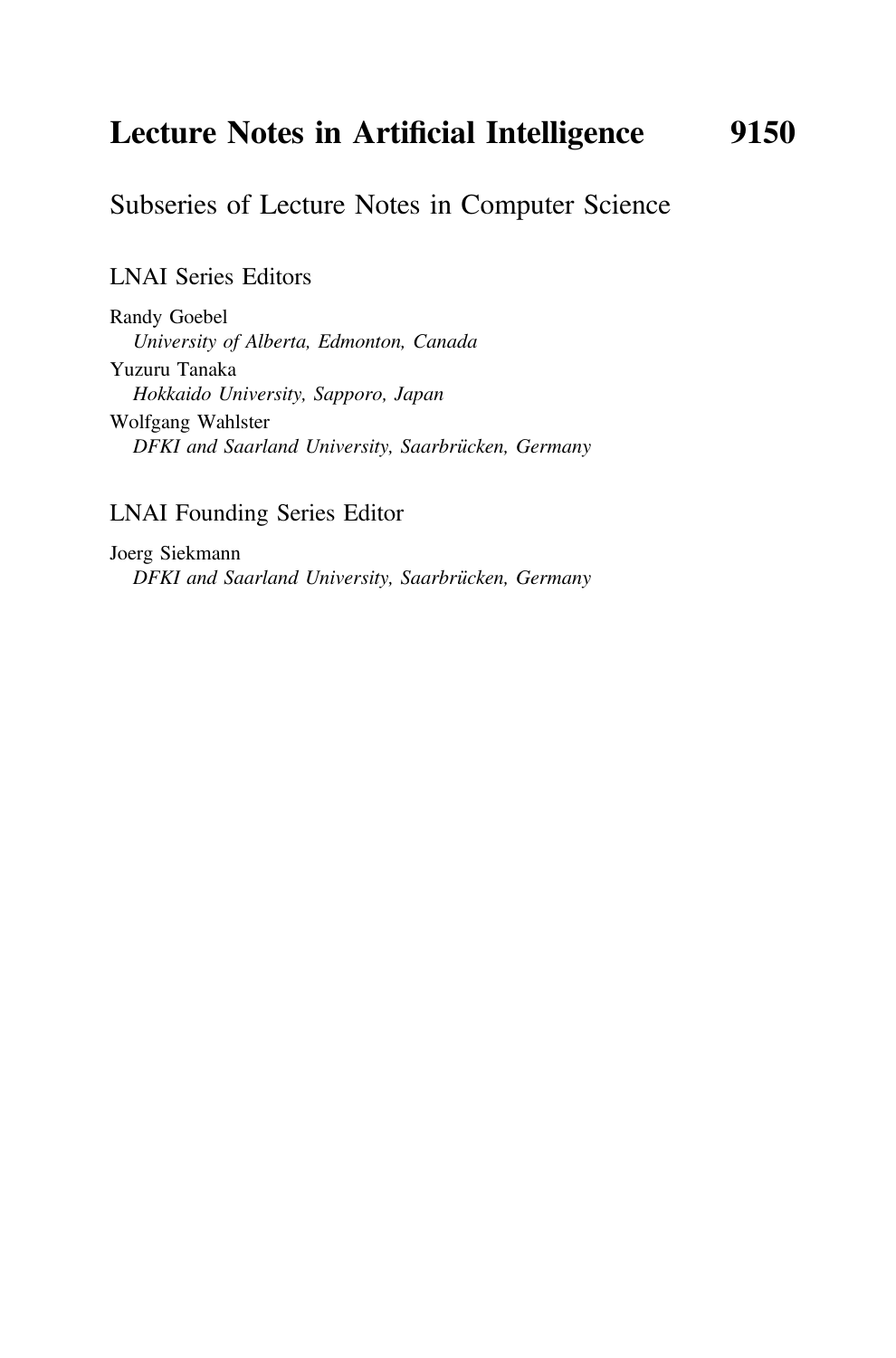Manfred Kerber • Jacques Carette Cezary Kaliszyk • Florian Rabe Volker Sorge (Eds.)

## Intelligent Computer Mathematics

International Conference, CICM 2015 Washington, DC, USA, July 13–17, 2015 Proceedings

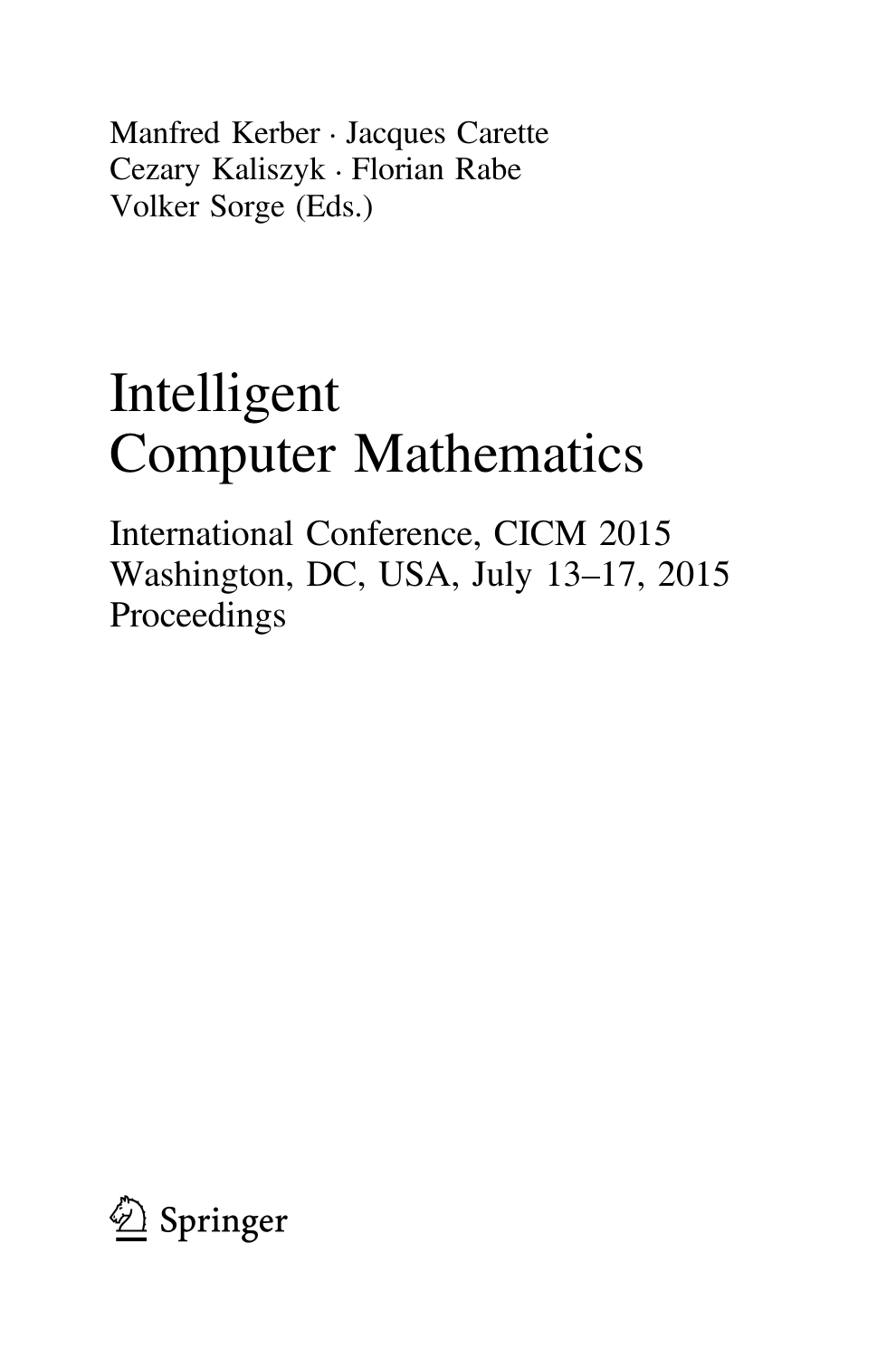**Editors** Manfred Kerber University of Birmingham Birmingham UK

Jacques Carette McMaster University Hamilton, ON Canada

Cezary Kaliszyk University of Innsbruck Innsbruck Austria

Florian Rabe Jacobs University Bremen Bremen Germany

Volker Sorge University of Birmingham Birmingham UK

ISSN 0302-9743 ISSN 1611-3349 (electronic) Lecture Notes in Artificial Intelligence<br>ISBN 978-3-319-20614-1 ISI ISBN 978-3-319-20615-8 (eBook) DOI 10.1007/978-3-319-20615-8

Library of Congress Control Number: 2015942531

LNCS Sublibrary: SL7 – Artificial Intelligence

Springer Cham Heidelberg New York Dordrecht London

© Springer International Publishing Switzerland 2015

This work is subject to copyright. All rights are reserved by the Publisher, whether the whole or part of the material is concerned, specifically the rights of translation, reprinting, reuse of illustrations, recitation, broadcasting, reproduction on microfilms or in any other physical way, and transmission or information storage and retrieval, electronic adaptation, computer software, or by similar or dissimilar methodology now known or hereafter developed.

The use of general descriptive names, registered names, trademarks, service marks, etc. in this publication does not imply, even in the absence of a specific statement, that such names are exempt from the relevant protective laws and regulations and therefore free for general use.

The publisher, the authors and the editors are safe to assume that the advice and information in this book are believed to be true and accurate at the date of publication. Neither the publisher nor the authors or the editors give a warranty, express or implied, with respect to the material contained herein or for any errors or omissions that may have been made.

Printed on acid-free paper

Springer International Publishing AG Switzerland is part of Springer Science+Business Media (www.springer.com)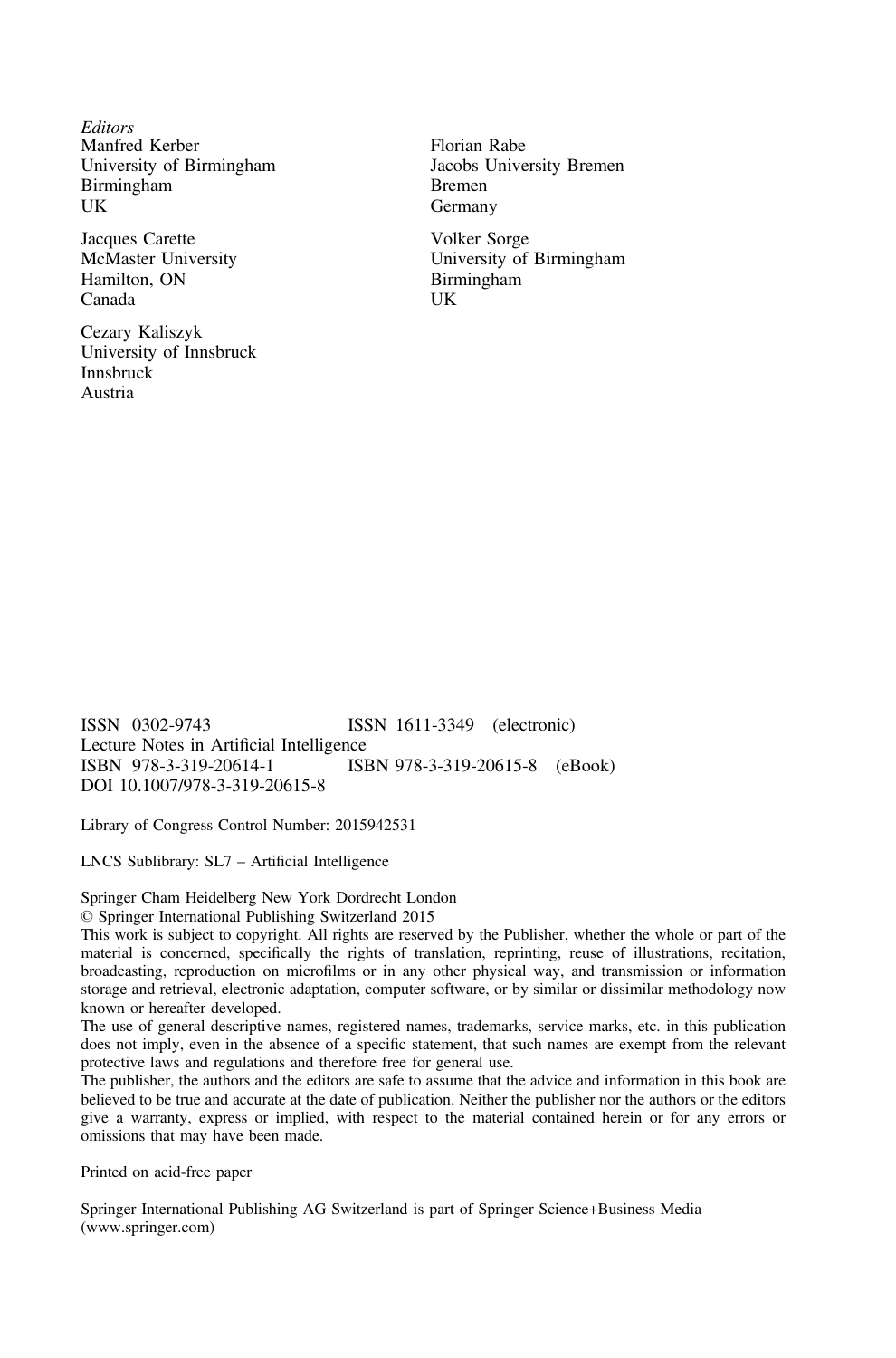### **Contents**

#### Invited Talks

| Mining the Archive of Formal Proofs<br>Jasmin Christian Blanchette, Maximilian Haslbeck, Daniel Matichuk,<br>and Tobias Nipkow | 3   |
|--------------------------------------------------------------------------------------------------------------------------------|-----|
| Math Search for the Masses: Multimodal Search Interfaces<br>Richard Zanibbi and Awelemdy Orakwue                               | 18  |
| <b>Calculemus</b>                                                                                                              |     |
| Towards Formal Fault Tree Analysis Using Theorem Proving<br>Waqar Ahmed and Osman Hasan                                        | 39  |
| Optimizing a Certified Proof Checker for a Large-Scale<br>Luís Cruz-Filipe and Peter Schneider-Kamp                            | 55  |
| A First Class Boolean Sort in First-Order Theorem Proving and TPTP<br>Evgenii Kotelnikov, Laura Kovács, and Andrei Voronkov    | 71  |
| Steven Obua, Jacques Fleuriot, Phil Scott, and David Aspinall                                                                  | 87  |
| Florian Rabe                                                                                                                   | 102 |
| Ranking/Unranking of Lambda Terms with Compressed de Bruijn Indices<br>Paul Tarau                                              | 118 |
| <b>Digital Mathematics Libraries</b>                                                                                           |     |
| A Flexiformal Model of Knowledge Dissemination and Aggregation<br>Mihnea Iancu and Michael Kohlhase                            | 137 |
| <b>Mathematical Knowledge Management</b>                                                                                       |     |
| Structure Formation in Large Theories                                                                                          | 155 |

Serge Autexier and Dieter Hutter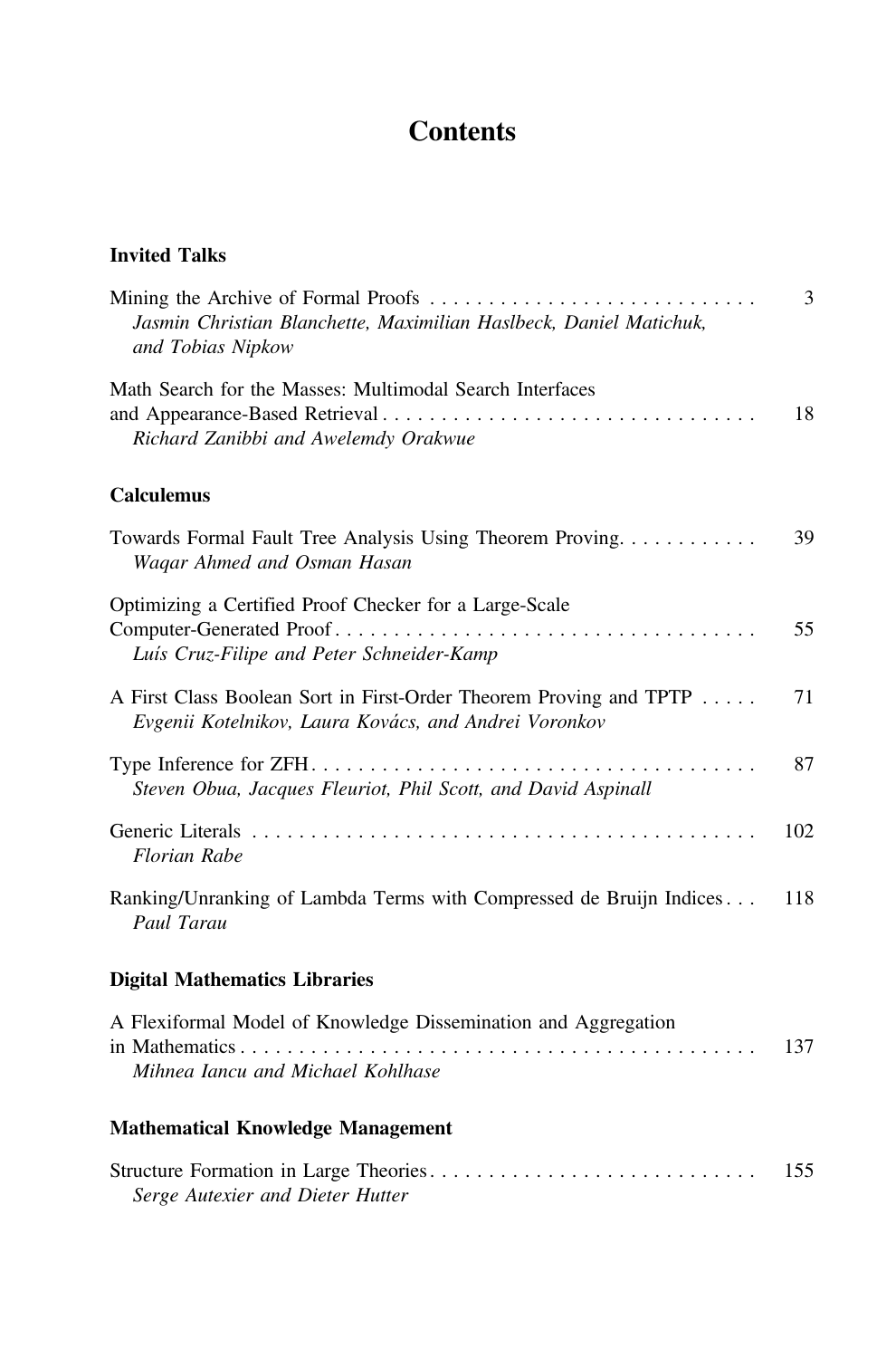| Formal Logic Definitions for Interchange Languages<br>Fulya Horozal and Florian Rabe                                                                                                                                 | 171 |
|----------------------------------------------------------------------------------------------------------------------------------------------------------------------------------------------------------------------|-----|
| Math Literate Knowledge Management via Induced Material<br>Mihnea Iancu and Michael Kohlhase                                                                                                                         | 187 |
| Bruce R. Miller                                                                                                                                                                                                      | 203 |
| Readable Formalization of Euler's Partition Theorem in Mizar<br>Karol Pąk                                                                                                                                            | 211 |
| Automating Change of Representation for Proofs in Discrete Mathematics<br>Daniel Raggi, Alan Bundy, Gudmund Grov, and Alison Pease                                                                                   | 227 |
| Performance Evaluation and Optimization of Math-Similarity Search<br>Qun Zhang and Abdou Youssef                                                                                                                     | 243 |
| <b>Projects and Surveys</b>                                                                                                                                                                                          |     |
| Mizar: State-of-the-Art and Beyond<br>Grzegorz Bancerek, Czesław Byliński, Adam Grabowski,<br>Artur Korniłowicz, Roman Matuszewski, Adam Naumowicz,<br>Karol Pak, and Josef Urban                                    | 261 |
| Growing the Digital Repository of Mathematical Formulae with Generic<br>IAT <sub>F</sub> X Sources<br>Howard S. Cohl, Moritz Schubotz, Marjorie A. McClain,<br>Bonita V. Saunders, Cherry Y. Zou, Azeem S. Mohammed, | 280 |
| and Alex A. Danoff<br>Formalizing Physics: Automation, Presentation and Foundation Issues<br>Cezary Kaliszyk, Josef Urban, Umair Siddique, Sanaz Khan-Afshar,<br>Cvetan Dunchev, and Sofiène Tahar                   | 288 |
| A Survey on Retrieval of Mathematical Knowledge.<br>Ferruccio Guidi and Claudio Sacerdoti Coen                                                                                                                       | 296 |
| Towards the Formalization of Fractional Calculus in Higher-Order Logic<br>Umair Siddique, Osman Hasan, and Sofiène Tahar                                                                                             | 316 |
| LeoPARD — A Generic Platform for the Implementation of Higher-Order                                                                                                                                                  |     |
| Reasoners<br>Max Wisniewski, Alexander Steen, and Christoph Benzmüller                                                                                                                                               | 325 |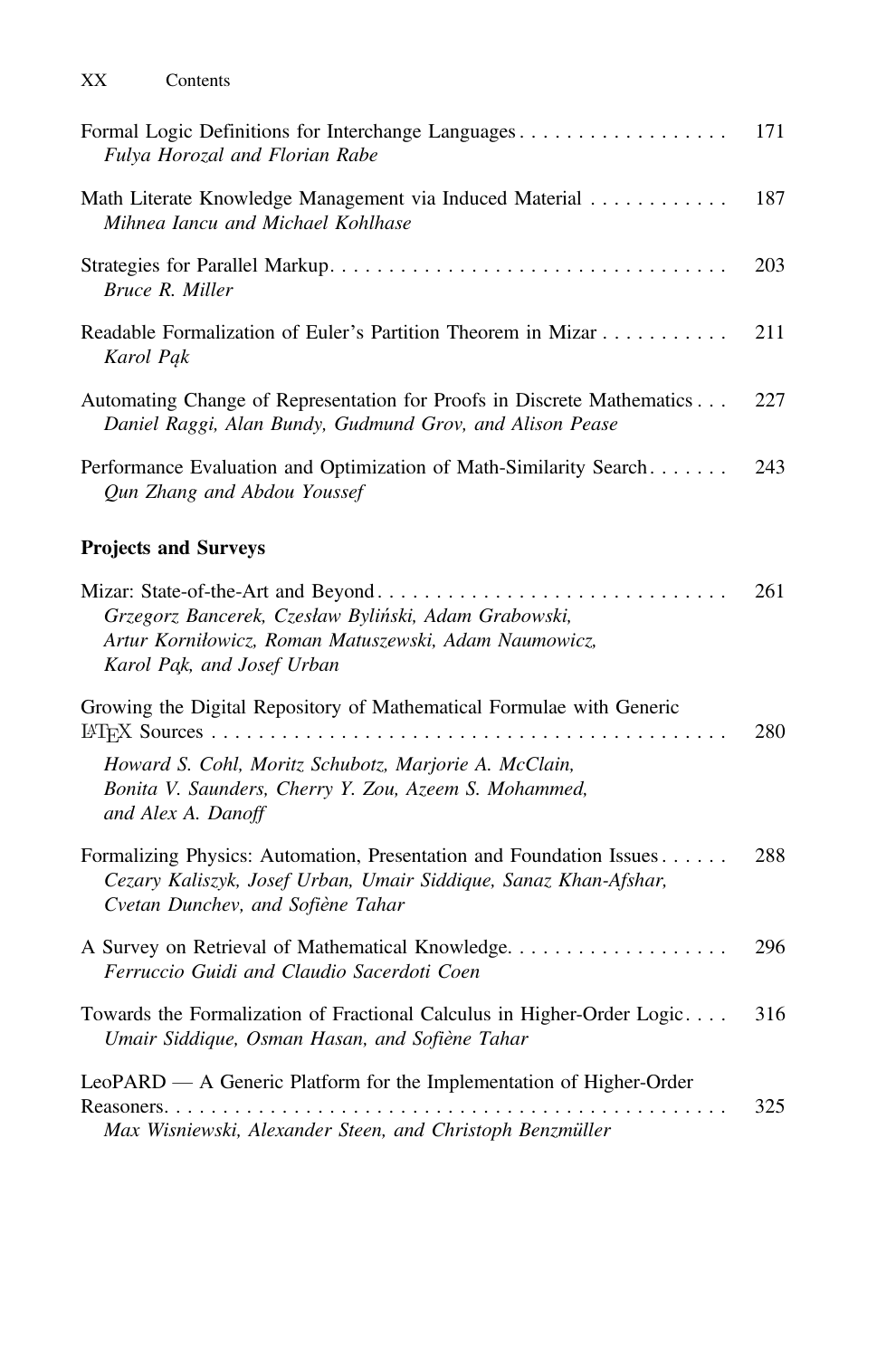#### Systems and Data

| Koen Claessen, Moa Johansson, Dan Rosén, and Nicholas Smallbone                                                                | 333 |
|--------------------------------------------------------------------------------------------------------------------------------|-----|
| Ross Moore                                                                                                                     | 338 |
| Documentation Generator Focusing on Symbols for the HTML-ized Mizar<br>Kazuhisa Nakasho and Yasunari Shidama                   | 343 |
| Tools for MML Environment Analysis<br>Adam Naumowicz                                                                           | 348 |
| Enabling Symbolic and Numerical Computations in HOL Light<br>Ons Seddiki, Cvetan Dunchev, Sanaz Khan-Afshar, and Sofiène Tahar | 353 |
|                                                                                                                                | 359 |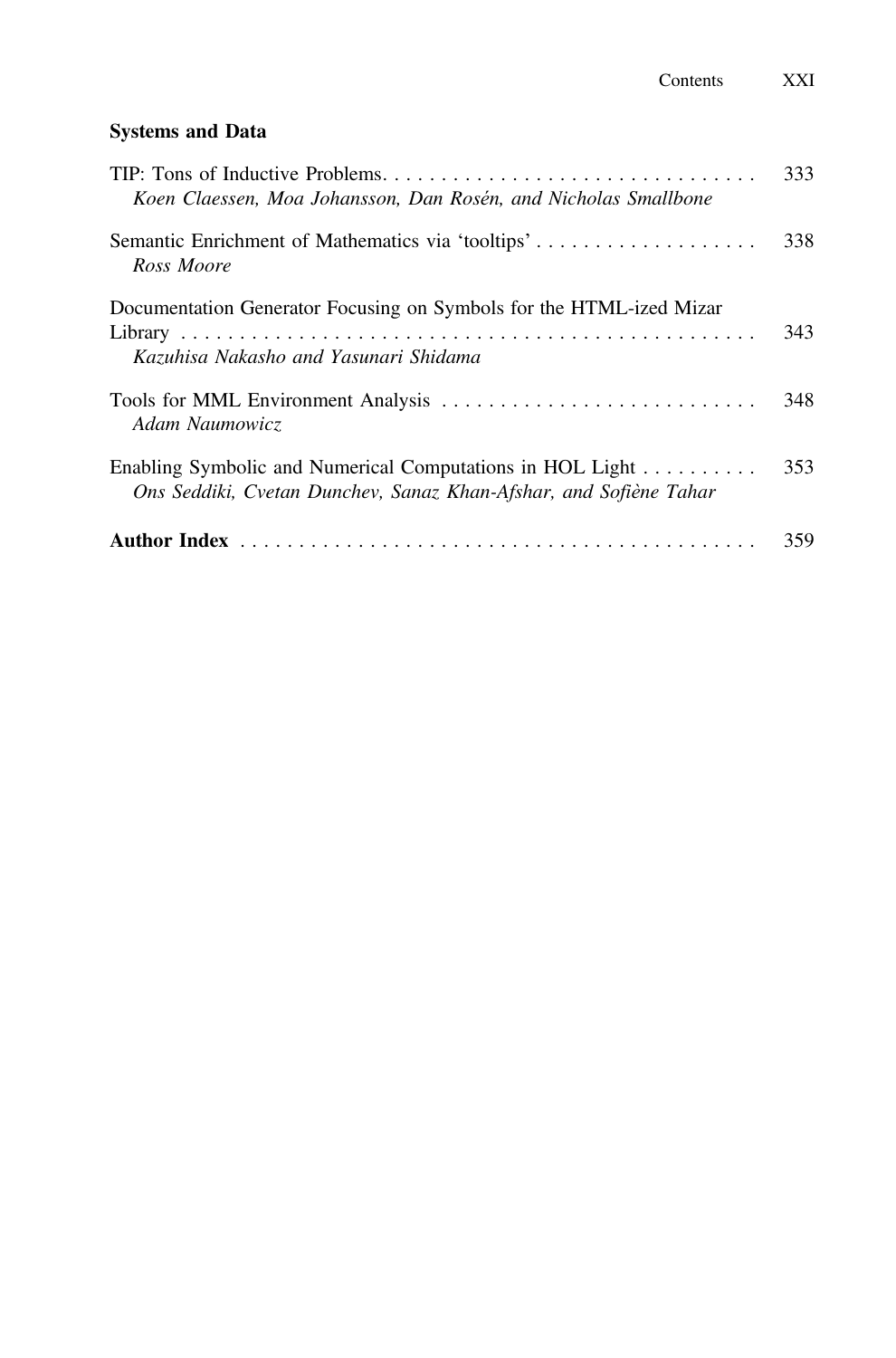## **Mizar: State-of-the-Art and Beyond**

Grzegorz Bancerek<sup>1</sup>, Czesław Byliński<sup>2</sup>, Adam Grabowski<sup>3</sup>, Artur Korniłowicz<sup>3</sup>, Roman Matuszewski<sup>4</sup>, Adam Naumowicz<sup>3( $\boxtimes$ )</sup>, Karol Pak<sup>3</sup>, and Josef Urban<sup>5</sup>

> <sup>1</sup> Association of Mizar Users, Białystok, Poland bancerek@mizar.org

<sup>2</sup> Section of Computer Systems and Teleinformatic Networks, University of Białystok, Białystok, Poland bylinski@mizar.org <sup>3</sup> Institute of Informatics, University of Białystok, Białystok, Poland

*{*adam,arturk,adamn,karol*}*@mizar.org <sup>4</sup> Department of Applied Linguistics, Faculty of Philology, University of Bia-lystok,

Białystok, Poland

romat@mizar.org <sup>5</sup> Radboud University, Nijmegen, The Netherlands

josef.urban@gmail.com

Abstract. MIZAR is one of the pioneering systems for mathematics formalization, which still has an active user community. The project has been in constant development since 1973, when Andrzej Trybulec designed the fundamentals of a language capable of rigorously encoding mathematical knowledge in a computerized environment which guarantees its full logical correctness. Since then, the system with its feature-rich language devised to approximate mathematics writing has influenced other formalization projects and has given rise to a number of Mizar modes implemented on top of other systems. However, the information about the system as a whole is not readily available to developers of other systems. Various papers describing Mizar features have been rather incremental and focused only on particular newly implemented Mizar aspects. The objective of the current paper is to give a survey of the most important Mizar features that distinguish it from other popular proof checkers. We also go a step further and describe most important current trends and lines of development that go beyond the state-of-theart system.

#### Introduction  $\mathbf{1}$

The Mizar [21,38] project is a long-term effort originally aimed at developing a computer environment to support mathematicians in preparing papers. Around 1973, Andrzej Trybulec, the leader of the project, has designed a language for writing formal mathematics. The implemented processor was intended to check written texts for logical consistency and correctness. For fifteen years numerous implementations of the system were developed in order to choose suitable underlying logic and expressive power of the language (PC – propositional calculus,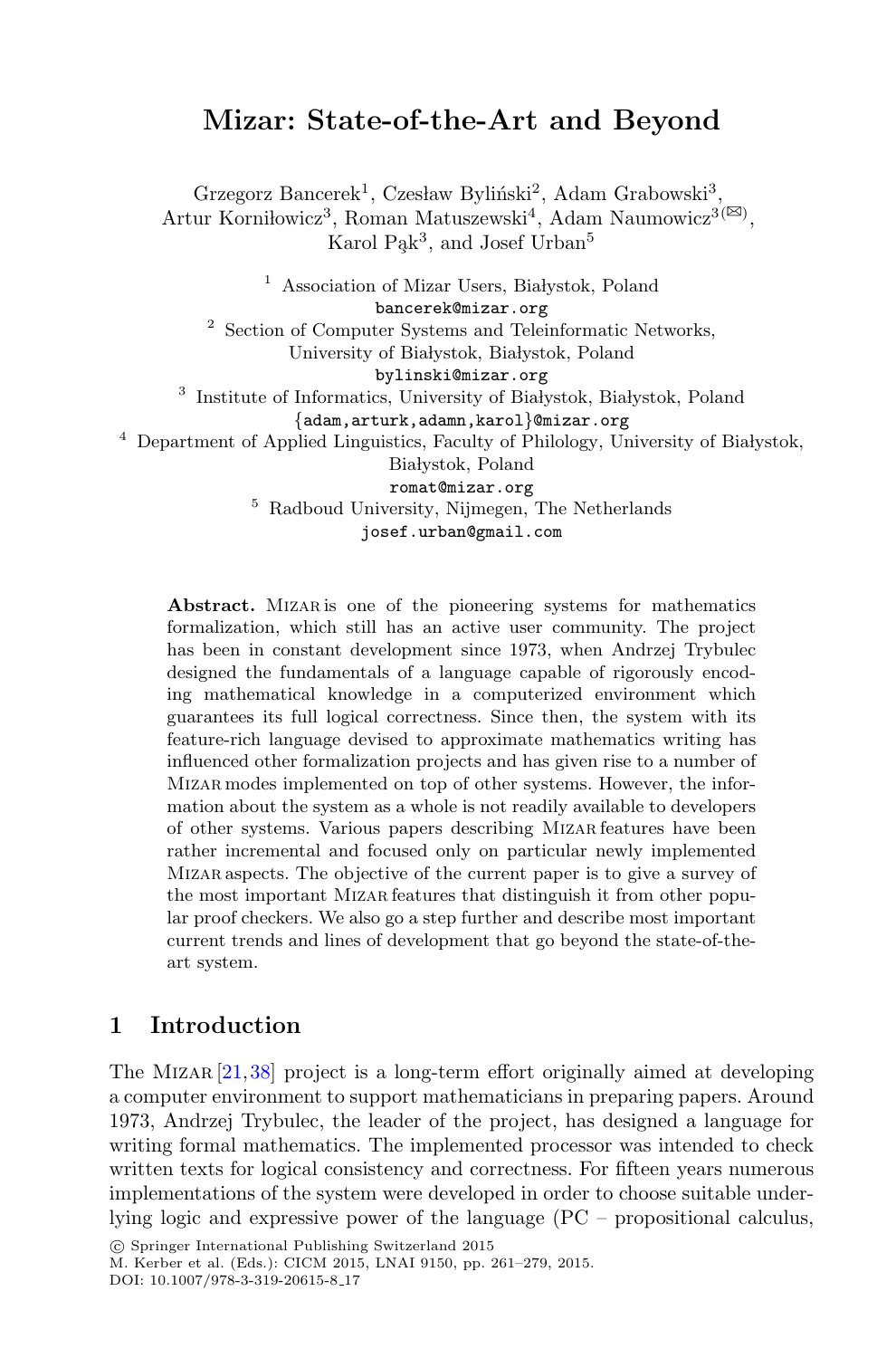$MSE$  – multi-sorted with equality, QC – quantifier calculus, etc.). An important issue was also to find the proper technology of automated cross-referencing between papers. The history of the first 30 years of Mizar development has been described in [32]. All these experiments resulted in choosing the principles of the current Mizar. The logical structure of the language is based on a variant of the classical first-order logic natural deduction system proposed by Jaskowski [27]. The texts written in the language (called Mizar articles) are organized into a data base – the Mizar Mathematical Library, MML. The Tarski-Grothendieck set theory, which is basically ZFC set theory with the axiom of infinity replaced by Tarski's axiom of existence of arbitrarily large, strongly inaccessible cardinals forms the basis of doing mathematics in contemporary Mizar.

Today there are a number of other projects committed to address problems related to computerized theorem proving developed at various research centers around the world. Most significantly: the HOL Light theorem prover<sup>1</sup>, Isabelle<sup>2</sup>, the Coq Proof Assistant<sup>3</sup>, Metamath<sup>4</sup>, ProofPower<sup>5</sup>, Nqthm/ACL2<sup>6</sup>, the PVS Specification and Verification System<sup>7</sup>, and the Nuprl/PRL Project<sup>8</sup>. Each project is characterized by its own specifics implied by an assumed theoretical basis (e.g., type theory or set theory, classical logic versus intuitionistic logic or higher order logic) and main goals, towards which the project is geared (extracting programs from proofs, program verification, formalization of mathematics, automated theorem proving) [59]. Thanks to the discussions and research collaboration stemming from the QED [7] initiative, there has been a significant interplay between the projects. To name the most important cases of Mizar's influence on other systems we can mention the Declare system developed by D. Syme  $[42]$ , the MIZAR mode for HOL by J. Harrison  $[25]$ , the Isar language for Isabelle by M. Wenzel [56], Mizar-light for HOL Light by F. Wiedijk [57], the declarative proof language (DPL) for Coq by P. Corbineau [16] and finally the miz3 proof interface for HOL Light [61] that combines both the procedural and declarative style of writing proofs. The Mizar way of writing proofs was also the model for the notion of 'formal proof sketches' developed by F. Wiedijk [58].

However, the information about the fundamental aspects of the Mizar system as a whole has not been readily available. To have a better understanding of Mizar, the developers of other systems have had to collect the information scattered in scarce user reference materials or various Mizar research papers describing particular newly implemented Mizar aspects. With this paper we intend to give a concise survey of the most important Mizar features that distinguish it from other popular proof checkers and show its current lines of development. Hopefully, this will become beneficial for further collaboration with

<sup>1</sup> [http://www.cl.cam.ac.uk/](http://www.cl.cam.ac.uk/~jrh13/hol-light/)∼jrh13/hol-light/.

<sup>2</sup> [http://www.cl.cam.ac.uk/research/hvg/Isabelle/.](http://www.cl.cam.ac.uk/research/hvg/Isabelle/)

 $3 \text{ http://coq.inria.fr.}$  $3 \text{ http://coq.inria.fr.}$  $3 \text{ http://coq.inria.fr.}$ 

<sup>4</sup> [http://us.metamath.org.](http://us.metamath.org)

<sup>5</sup> [http://www.lemma-one.com/ProofPower/index/.](http://www.lemma-one.com/ProofPower/index/)

 $^6$ [http://www.cs.utexas.edu/users/moore/acl2/.](http://www.cs.utexas.edu/users/moore/acl2/)

<sup>7</sup> [http://pvs.csl.sri.com.](http://pvs.csl.sri.com)

<sup>8</sup> [http://www.nuprl.org.](http://www.nuprl.org)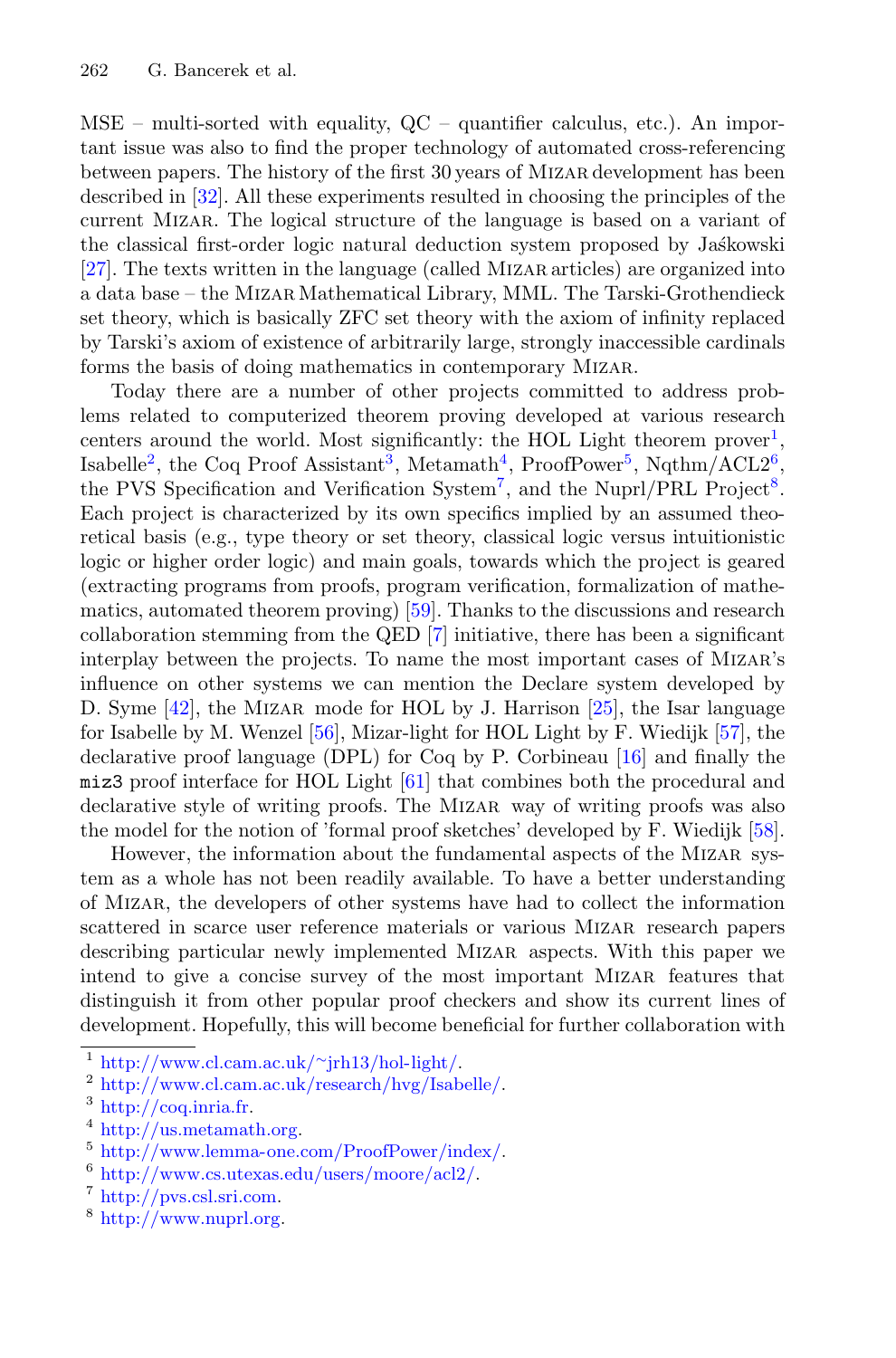other similar projects. The work is organized as follows. In Sect. 2 we present the basics of the Mizar language, in Sect. 3 we describe the main software components of the system. Section 4 presents the organization of MML. Next, we present the current Mizar development in Sect. 5 and conclude with a vision of the project for the near future in Sect. 6.

#### $\overline{2}$ Language **2 Language**

The Mizar language encompasses both the grammar constructions that make use of a standardized list of reserved words and also the notation introduced by the authors of formalizations to encode concepts and notions.

In total, the current version of the language comprises 112 reserved words and 29 special symbols. However, the language is open in the sense that authors are allowed to extend it by introducing their own new symbols for the notions they define. Currently there are 8239 symbols used in the Mizar Mathematical Library, including 722 predicate symbols, 1771 attribute symbols, 854 mode symbols, 4501 functor symbols, 36 left and right bracket symbols, 159 selector symbols, and 160 structure symbols<sup>9</sup>. In the MIZAR terminology, predicates are constructors of formulas, attributes are constructors of adjectives, modes are constructors of types, functors are constructors of terms. Selector and structure symbols are used to declare structural types and their fields. Symbol overloading is highly used in Mizar to enable re-use of the symbols to denote different notions in much the same way it is done in pen-and-paper mathematics. For example the symbols  $*$  and  $+$  are used to denote 193 and 143 different operations in various fields of mathematics, respectively. The grammar of the Mizar language<sup>10</sup> provides means to formulate mathematical statements in a way that resembles a formal exposition in the natural language. There are constructs to represent various kinds of formulas (quantifiers, standard logical connectives), reasoning methods (straightforward and diffused reasoning, proof by exhaustion) and all sorts of natural deduction proof steps (assumptions, conclusions, references, etc.).

However, there are numerous examples of constructs that mathematicians employ in their works to make the text more concise and less explicit in the number of trivial details. The so-called de Bruijn factor of the present formalizations, that measures the ratio between the length of the formal text and its informal counterpart, is still too high (it has been calculated as around 4 for typical examples and higher in the case of more complicated texts) [33]. Still, making the formal text as short as possible is not the ultimate goal, the readability of the formalization is equally important. Notable examples of informal constructs that are responsible for the discrepancy between informal and formal mathematics are the use of analogy, references to the reader's intuition, or various forms of ellipses. We will be seeking for new useful constructions extending

<sup>9</sup> Generated with MML Query, [http://mmlquery.mizar.org.](http://mmlquery.mizar.org)

<sup>10</sup> The description of the Mizar grammar can be found at [http://mizar.uwb.edu.pl/](http://mizar.uwb.edu.pl/language/) [language/.](http://mizar.uwb.edu.pl/language/)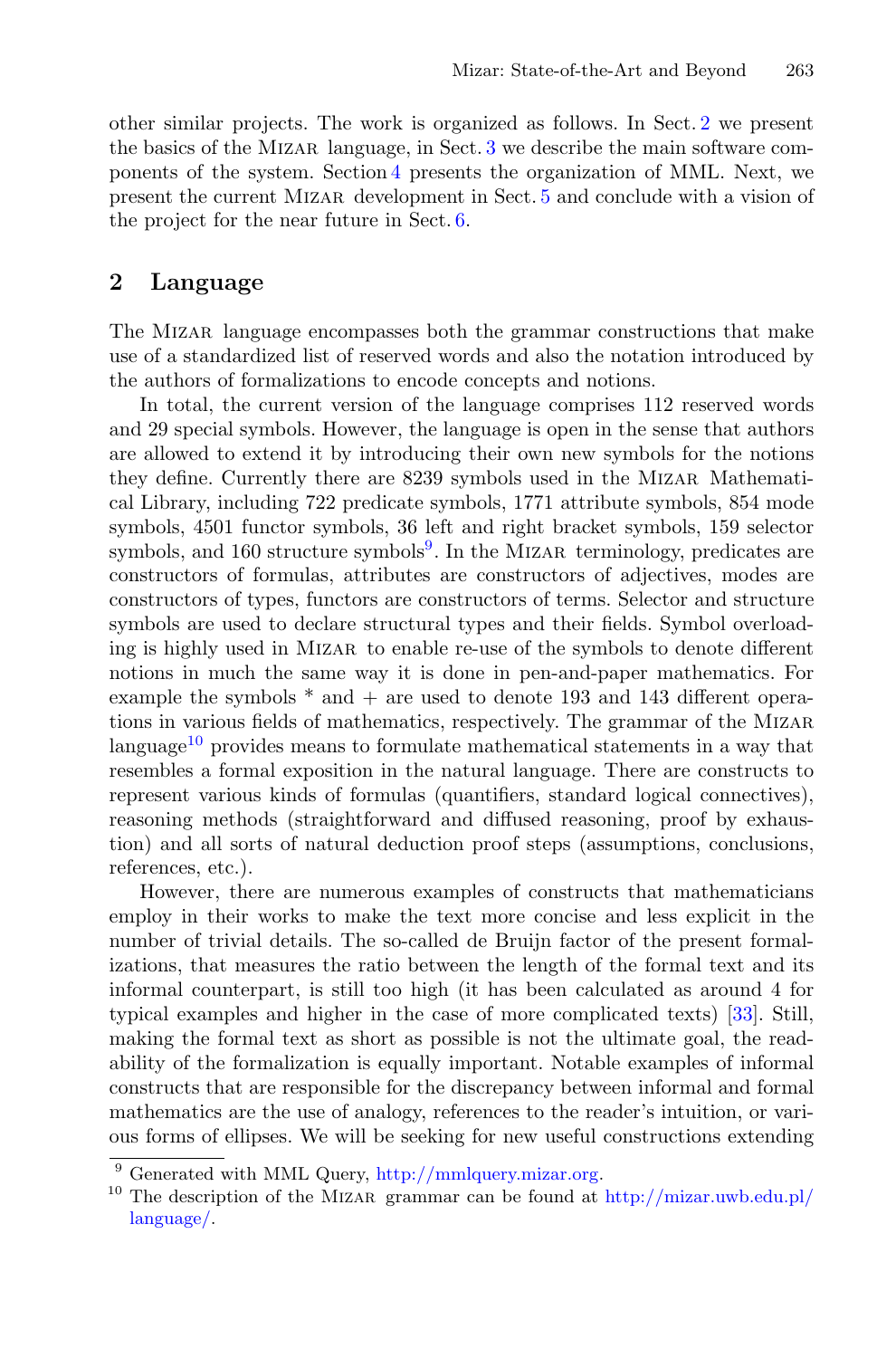the formal language that would help to represent such linguistic structures. At this stage of the project, different sorts of ellipses, particularly those related to indexed variables, appear to be of high importance. Another open problem is how to introduce a convenient syntax for binding operators like integrals, sums, etc. The open, author-defined part of the Mizar language poses a number of separate research questions. Although the authors are allowed to use different constructs supported by the language to express the same notions, the choice they make can be crucial. This concerns in particular the use of predicates, attributes, and modes that is most natural and closest to mathematical tradition. To some extent, they can be used interchangeably, and using each of them might present specific benefit. For example, the use of attributes offers a lot of simplification in reasoning. Modes allow to express predicative statements about objects that can be categorized in a natural way. On the other hand, predicates are most primitive and generic, and can be used to expand any notion of the three kinds. The current Mizar language permits also the use of adjectives with visible arguments, e.g. n-dimensional (for an *n*-dimensional space), X-defined (for a function defined on some set  $X$ ),  $x$ -convergent (for a sequence convergent to  $x$ ) etc. In connection with the attribute clusters rounding-up automation [34], this enables a powerful Prolog-like computation mechanism.

#### 3 Software **3 Software**

The heart of the Mizar system is its proof checker, but it is rarely used today as a standalone program. Over the years, Mizar has evolved into a complex proof assistant system [21] composed of many components that are used together to assist the user in various tasks related to formalizing mathematics. Apart from the core verification software, dedicated utilities support building the library and importing data from it for formalizations based on top of previous developments. A number of utilities distributed in the system's package help the users improve the quality of their formalizations by eliminating unnecessary or redundant parts. Several web-based services that allow to browse the available library as a semantically linked knowledge base, search its content with a dedicated query language, gather proof advice from automated theorem provers, or display the effects of the formalization in an automatically generated journal-style natural language representation. And although Mizar texts can in principle be prepared with the aid of any ASCII text editor, several dedicated editors have been independently implemented, with Mizar mode for Emacs being the most widely used and best integrated with the system's other elements [47]. Below we summarize the basic information about all these interlinked proof assistant components.

The Mizar verifier consists of several modules responsible for checking various aspects of the correctness of Mizar articles in a compiler-like manner. They are: Scanner, Parser, Analyzer, Reasoner, Checker, Schematizer.

Scanner reads the source file and slices it into tokens. Parser checks the syntactic correctness with respect to the grammar of the stream of tokens given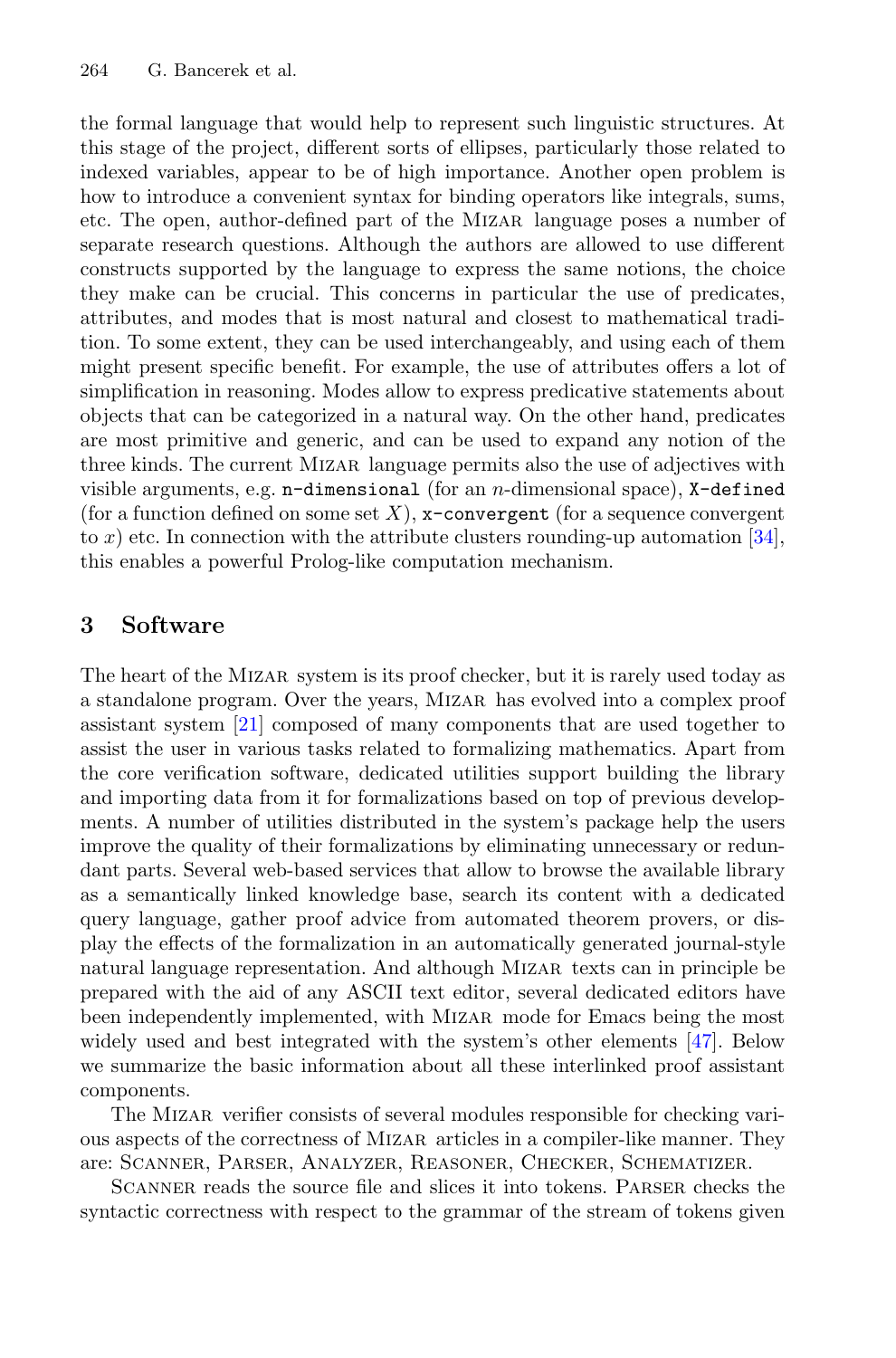by Scanner and produces the abstract representation of the article in the form of stacked blocks and items, to be used by Analyzer which identifies constructors and notations used on the basis of the type information imported from the environment. Reasoner is responsible for checking if a proof tactic used by the author corresponds to the formula being proved. The checking is based on the internal representation of formulas in a simplified "canonical" form – their *semantic correlates*. Checker works as a classical disprover, additionally taking into account the type information associated with all terms, the properties of the employed constructors, equality calculus, etc. Checker also uses special built-in automation procedures for processing selected objects like e.g. complex numbers (direct computation) or boolean operations on sets. SCHEMAtizer processes *schemes* – statements that go beyond first-order logic, using free second-order variables to form infinite families of theorems, e.g. the scheme of mathematical induction.

Before Checker can start its work the text should be run through Accommodator which imports knowledge either from the MML or a locally created data base. After the verification, the contents of an article can be extracted by EXPORTER and possibly incorporated into the MML.

#### **3.1 XML Layer**

MML is one of the largest corpora of nontrivial computer-understandable mathematics. This makes it into a unique resource for all sorts of semantic experiments and assistance tools that go beyond shallow natural-language treatment of mathematical texts. Such tools include database-like semantic search as done by MMLQuery [12], full automated theorem proving (ATP) over MML as done by the MPTP export [45,49] and the MizAR system based on it [28,52], or subsumption search based on ATP indexing data structures as used in MoMM [48] and in MathWebSearch [26]. Semantic parsing is also very useful for various functions provided by the Emacs authoring environment for Mizar (MizarMode) [47], and e.g. its linking with MML Query [13].

Since parsing the advanced human-like Mizar language is notoriously hard  $[15]$ , a natural solution taken in 2004 was to make a complete and welldescribed separation between the parsing and semantic analysis stages (Parser and Analyzer) on the one hand, and proof checking and all kinds of other (possibly external) utilities and tools on the other hand. This resulted in a large reimplementation of Mizar described in [46]. Mizar started to use XML natively as its internal format produced by the early parsing and analysis processing stages. This format has been gradually extended, and now it contains a very complete semantically disambiguated form of a Mizar article, as well as a description of the presentation-level syntax that allows various HTML-based presentations combining semantic information and tools with deeply hyperlinked Mizar texts. The whole MIZAR internal library (items reusable in other articles) is now distributed in this format, and complete articles are translated to the format just by running the Mizar verifier. An additional suite of open-source XSL-based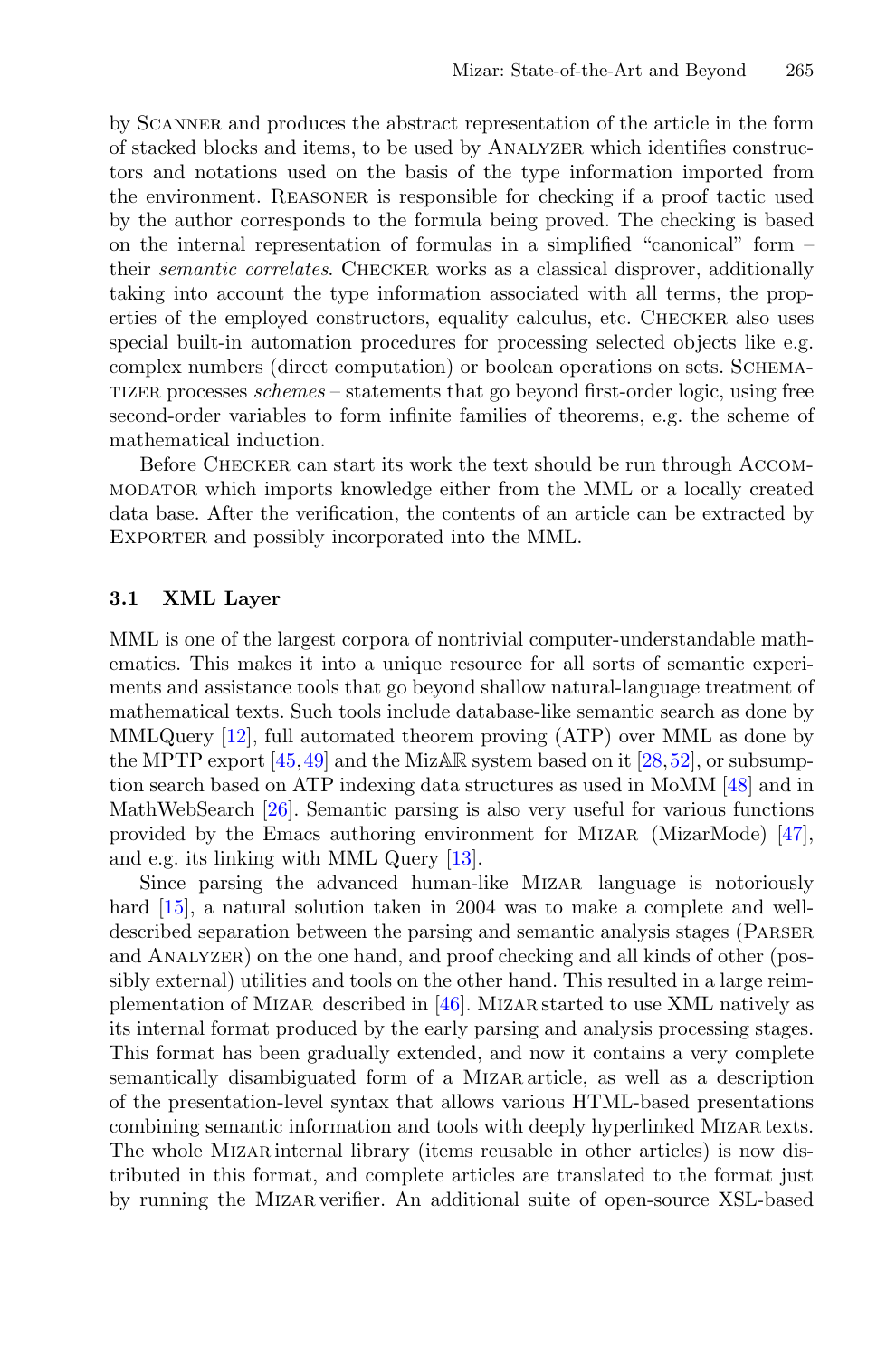translators from the native Mizar XML format to richer or more targeted formats such as MPTP and HTML is developed and maintained by the XSL4Mizar project.<sup>11</sup>

#### **3.2 MPTP and Miz**AR

There are several goals of the MPTP – MizarProblems for Theorem Proving – project [45,49], translating the MML to ATP formats. In short, the cooperation of modern ATP systems with large libraries of formalized mathematics is good both for the formalization efforts, providing strong proof assistance, crossverification, automated theory refactorings, etc., and also for the ATP research, providing a large number of testing problems, allowing research of automated optimization on various mathematical domains and dealing with large knowledge bases, etc. Such cooperation is also the best candidate for merging the deductive (e.g., ATP) and inductive (e.g., machine learning) methods of Artificial Intelligence, because mathematics is (by definition) the most deductively developed science, and once we have a sufficient amount of such data, inductive methods can be applied too and combined with the deductive methods in novel ways [29,50,54,55].

The MPTP translation starts with the native Mizar XML layer, which is first by XSL programs transformed to the extended TPTP (MPTP) Prolog-like format, which adds to TPTP Mizar-like dependent types with attributes and subtyping, second-order constructs such as Fraenkel terms, and supposition-style proofs [44] based on Jaskowski's natural deduction. The Prolog utilities then process this format, producing TPTP problems and proofs in various ways, typically either for large-scale ATP experiments over the whole translated MML, or in a fast interactive way used by the MizAR (Automated Reasoning for Mizar) system.

MizAR is an online "cloud-based" remote-solving system which integrates several automated reasoning, artificial intelligence, and presentation tools with Mizar and its authoring environment. The service provides ATP assistance to Mizar authors in finding and explaining proofs, and offers generation of Mizar problems as challenges to ATP systems. The system can be used on Mizar goals directly from MizarMode just by typing by; after a goal that needs to be solved. This triggers the fast MPTP processing on the server and its parallellized solving using a combination of AI and ATP systems that give the author a 40 % chance of proving a top-level Mizar theorem without any interactive assistance [28]. Another common way how to work with the system is via its web interface<sup>12</sup>, where articles can be uploaded, remotely verified, hyperlinked, explored and interactively used for ATP experiments. Such remote-processing functionality is already close to the ideas of formal wikis for MIZAR  $[4,51]$ , whose proper merging with MizAR is one of our next goals.

[http://github.com/JUrban/xsl4mizar.](http://github.com/JUrban/xsl4mizar)

<sup>12</sup> [http://mizar.cs.ualberta.ca/](http://mizar.cs.ualberta.ca/~mptp/MizAR.html)∼mptp/MizAR.html.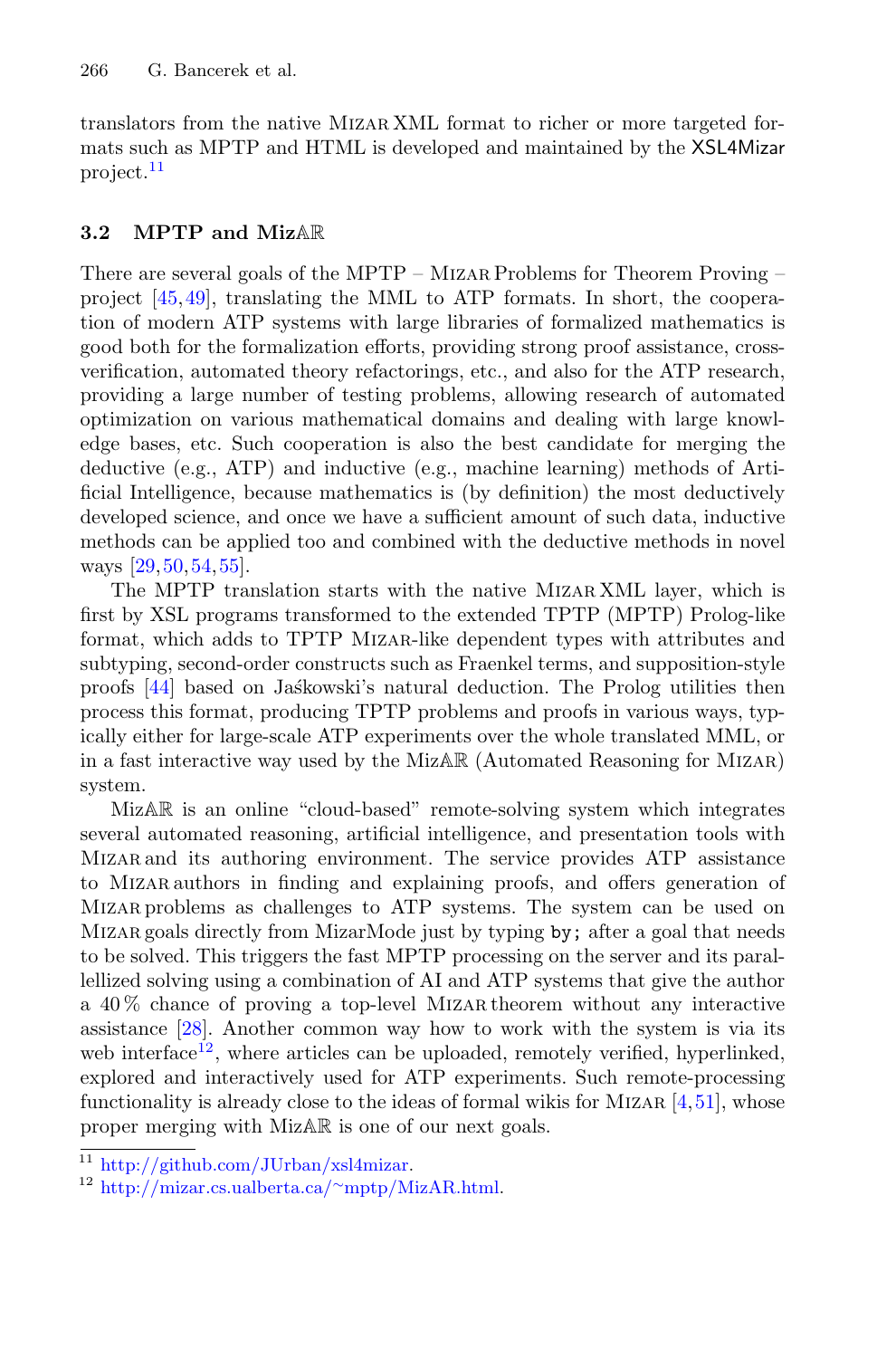#### **3.3 MML Query**

MML Query is based on semantic on-line tool for searching, browsing and presentation of the evolving MML content [10]. The tool offers functionality that outranks commonly used grep-based utilities that often fail because of homonyms and overloading of symbols (and formats) heavily used in the MML. MML Query can also be used to build monographs – the uniform ordered semantic presentation of a specified piece of a theory which may be spread over the MML. The MML Query system also provides a text transformation processor MMLQT (MML Query Templates or MML Query Transformation) which is able to interpret the MML Query language to create ordered queries, version queries, and metadata queries, and to make searching with MML Query somewhat easier (non-expert searching, rough queries).

#### **3.4 Formalized Mathematics Preview**

Automatically generated natural language renderings of Mizar articles can be previewed using a dedicated on-line service<sup>13</sup>, which is also used for proofreading papers in the *Formalized Mathematics* journal, see Sect. 4.3. The translation process [9] might be considered as a rewriting system, where the original Mizar text is first reduced into an abstract form, which is later augmented with the information coming from the semantic analysis, and then the pattern translation of formulas and formats follows. The translation works on the basis of general and specific patterns. Several alternative patterns might be used for a given translation object. The current implementation of the translation system supports theorems, definitions, schemes, reservations and skeletal proof steps with references to selected most important facts. Finally, some metadata (a user provided summary in English and division into named sections) are incorporated to produce a form that resembles a standard journal paper.

Although the process of generating the journal papers is mechanized, the final result depends on the author or editor. The authors are encouraged to use the previewing facility and suggest any changes to the way their new notions are automatically translated using default patterns.

#### $\boldsymbol{4}$ **4 Mizar Mathematical Library**

MML is a repository of articles covering various branches of mathematics and computer science. As of now, it contains over 1200 articles, over 10 thousand definitions, and approximately 50 thousand theorems. This collection has been written by over 250 authors. The acquired repository of formalized mathematics is considered one of the largest databases of this type [60]. All articles have been verified by the Mizar checker and contain mathematical notions systematically defined on top of common axiomatics based on the Tarski-Grothendieck set theory. TG is a non-conservative extension of Zermelo-Fraenkel set theory and is

<sup>13</sup> [http://fm.uwb.edu.pl/proof-read/.](http://fm.uwb.edu.pl/proof-read/)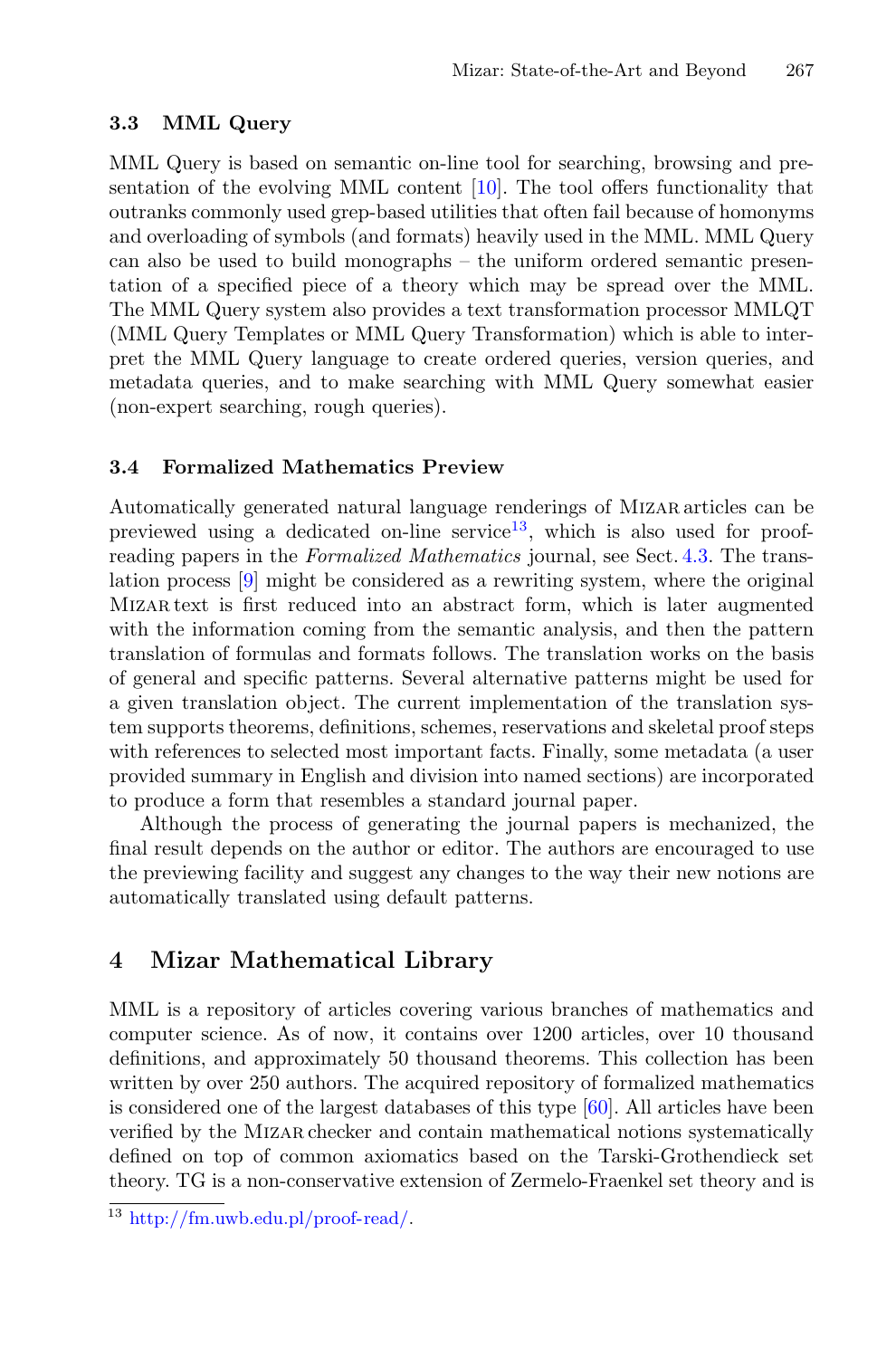distinguished from other axiomatic set theories by the inclusion of Tarski's axiom which states that for each set there is a Grothendieck universe it belongs to. Tarski's axiom implies the existence of strongly inaccessible cardinals, providing a richer ontology than that of conventional set theories such as ZFC.

#### **4.1 Notable Formalizations**

Through the years, when the Mizar project evolved, the development of the repository of Mizar texts (including the Mizar language itself) was stimulated by large formalization projects. Among them, the most notable one was the formalization of *Compendium of Continuous Lattices* by Gierz et al. (mentioned in the second edition of the book issued under the title *Continuous Lattices and Domains*) in the years 1995–2003. This collective work of over a dozen of Mizar authors resulted in 36 articles from the WAYBEL series reflecting faithfully the content of the book and 22 articles in the YELLOW series bridging the gap between the existing and desired state of the MML [11].

Another example of long-lasting cooperative work of a bigger group of authors was the formalization of the proof of the Jordan Curve Theorem continued from the very beginnings of MML until its successful finale  $-$  Artur Korniłowicz's "Jordan Curve Theorem" [30]. This may be considered as a part of a more general project: a formal encoding of general topology – also influential throughout the years. Among recently growing parts of mathematics represented in the MML we can list also functional analysis, lattice theory, and group theory.

The challenge which is stimulating not only for the Mizar system, but also for other proof-assistants is the "Top 100 mathematical theorems" – the collection of important or interesting facts proposed at the edge of centuries by Paul and Jack Abad as "The Hundred Greatest Theorems". On the page maintained by Freek Wiedijk <http://www.cs.ru.nl/F.Wiedijk/100/> one can find systems of computer formalization of mathematics ordered by the number of the items from that list which have been proven in these systems' libraries, covering 91 % of items altogether. Currently, among nine systems listed on the Wiedijk's page, the Mizar system comes in second place with the total number of 62 items formalized.

#### **4.2 MML Structure**

The articles composing the library can be roughly divided into five parts. Although the parts are not formally separate, each of them requires slightly different management procedures:

- the axiomatics currently containing three files with MML identifiers HIDDEN (introducing primitive notions: the root type object, membership relation in), TARSKI 0 and TARSKI A – basically axioms of Tarski-Grothendieck set theory (actually Tarski's axiom A is the only exportable item in TARSKI A);
- classical part, currently 323 items, not using the notion of a structure pure set-theoretic part;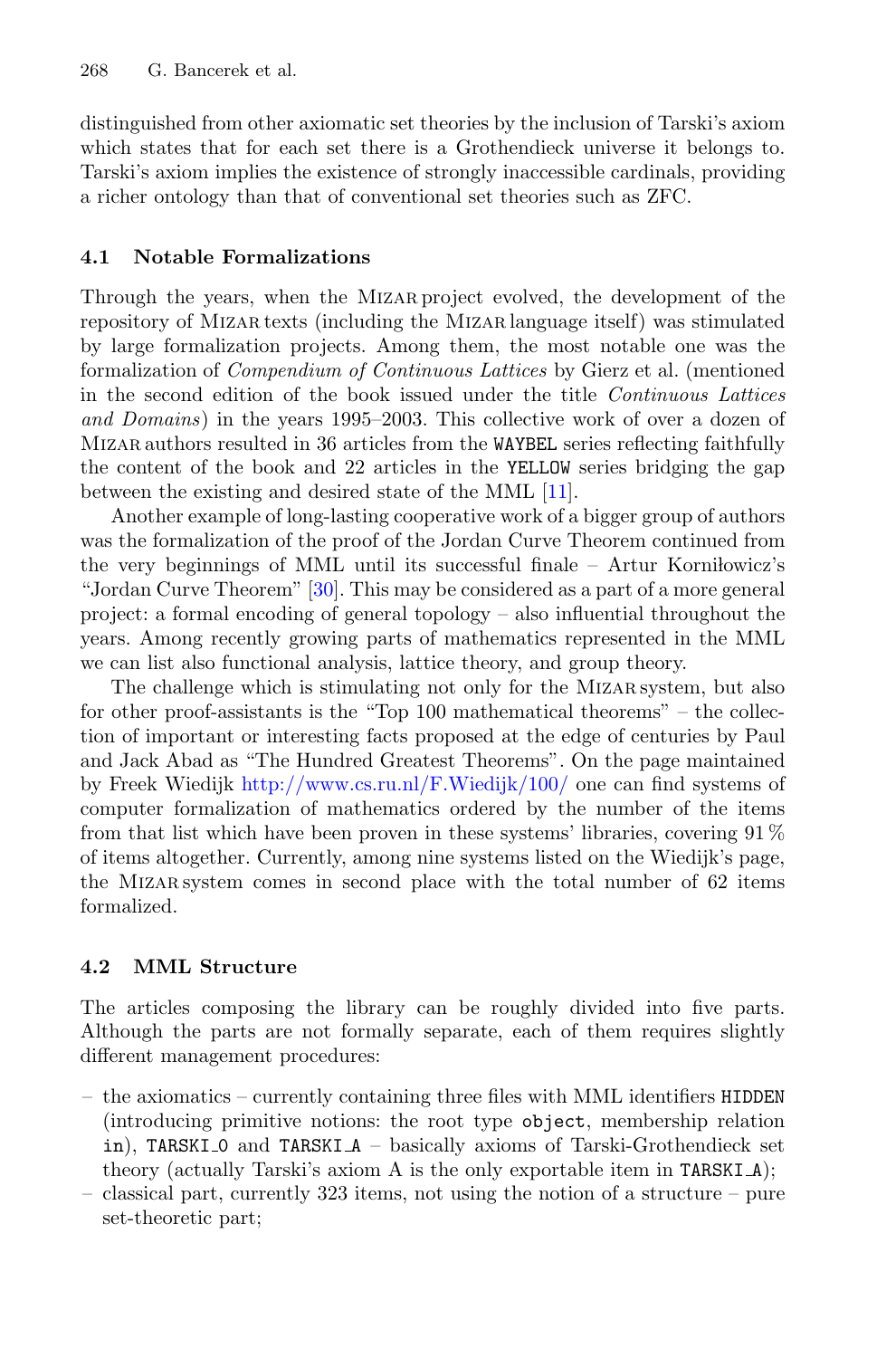- structural part all the other articles; this part deals with the notion of a structure, e.g. algebraic structures such as groups, fields, vector spaces, lattices, etc.;
- Encyclopedia of Mathematics in Mizar (EMM) currently 14 files with MML identifiers starting with X; a collection of monographs;
- the formal model of random access Turing machines, started by Andrzej Trybulec and Yatsuka Nakamura in 1992.

The division into MML's classical and structural parts is an ongoing process as some "classical" items are still being formalized. The process of such changes of the library, called library revisions [23], is coordinated by the Library Committee of the Association of Mizar Users [5].

#### **4.3 Formalized Mathematics**

Although the Mizar language is developed to be as close as possible to the language used in mathematical papers [22], it is still an artificial language, limited in scope by a preset list of reserved words and allowed grammar constructions. For a more complete popularization of formalized results, it is beneficial to make the content of the repository accessible also in the form of conversational (colloquial or erudite) English, which would enable access to the base by persons not familiar with the Mizar language. An example of such accessibility is generating articles for the journal *Formalized Mathematics* (ISSN 1426–2630, established in 1990) from the formalized articles contained in the MML [9]. Every submission to MML is first reviewed in a standard journal manner by at least two (usually three) independent specialists; the reviews are on the double-blind basis. Mizar articles accepted to the Mizar library are then automatically translated into more human-readable LATEX format and published in *Formalized Mathematics*. The journal is published quarterly – with thirty as the approximate number of Mizar articles per volume.

#### $\overline{5}$ **5 Current Developments**

All of the project's components undergo implementation and design changes directed towards creating a better proof assistant environment. Most importantly, the verification system is being made stronger, the language more userfriendly, the library better-organized and presentation methods more semantically oriented.

#### **5.1 Stronger Checker**

The principal method of verification of informal mathematical papers is peer review. The reviewers, who work in the same field, are capable of understanding the mathematical text even if parts, deemed by the author obvious, are omitted, or the author refers to an analogy to other examples of reasoning. The reviewers are also willing to accept minor errors (e.g., typographical) or imprecisions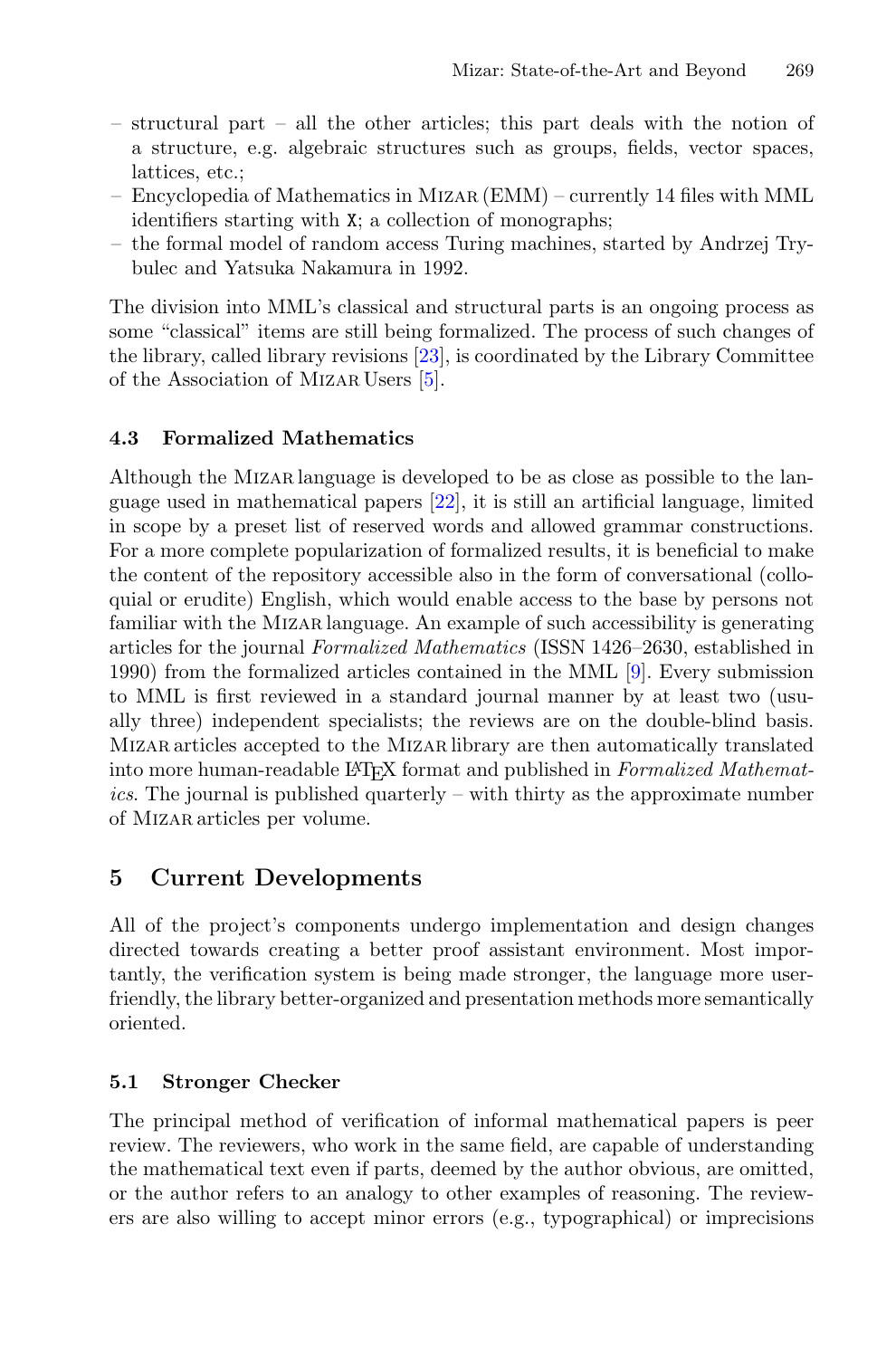stemming from the impossibility of attaining a coherent presentation of many notions and facts scattered throughout the vast literature. Nevertheless, from a computer system perspective, whose task is to semantically represent a given mathematical text, the above mentioned imprecisions are not acceptable.

In Mizar automation is used to fill the gaps in the user provided declarative proofs, and its main role is to justify proof steps considered trivial by the human being. The current version of the checker provides several mechanisms that increase automation: *reductions* that reduce terms to their proper subterms [31]; *identifications* that identify notions defined within different theories; *properties of functors* that generate particular equalities representing chosen properties of terms (e.g. involutiveness, projectivity, commutativity, idempotence); *properties of predicates* that generate particular formulas representing chosen properties of relations (e.g. reflexivity, irreflexivity, symmetry, asymmetry, connectedness) [37]; and *definitional and functional expansions*. Moreover, there are attempts interfacing external dedicated computational systems (computer algebra systems, solvers, automated theorem provers) to strengthen the MIZAR notion of obviousness  $[2,35,36]$ .

#### **5.2 Improving Language Readability**

The readability of Mizar proof scripts is considered one of the most important factors of the formalization quality, but in practice enlargement of the database is rather orthogonal to the improvement of the formalization quality. Considering the current size of the library, manual editorial work on improving its legibility becomes infeasible. Therefore several aspects of proof legibility have been identified that can be approached in an automated fashion. Examples of such tasks include finding and removing inessential reasoning fragments or redundant premises in the justification of proof steps, analyzing the order of proof steps and reorganizing proof scripts in the MML according to a consistent style [40], or extracting fragments of reasoning in the form of lemmas or encapsulated nested proofs [24,39].

#### **5.3 Library Reorganization**

Initially, the MML development was mainly geared towards volume parameters. Of prime importance was the mathematical result and the growth of the collection of the formalized theorems and proofs. First of all, attention was paid to the local quality of formalization, not to preserving the integrity of the knowledge in the whole base [41]. This approach permitted the accumulation of knowledge, but it did not guarantee taking full advantage of its amount. Currently, the MML development focuses on deciding the structure of the repository in such a way as to enable natural expansions while continuing easy access to the entire accumulated knowledge. The basic problems encountered while managing the development of this large repository are related to the preservation of the integrity of the information it contains [41]. For example: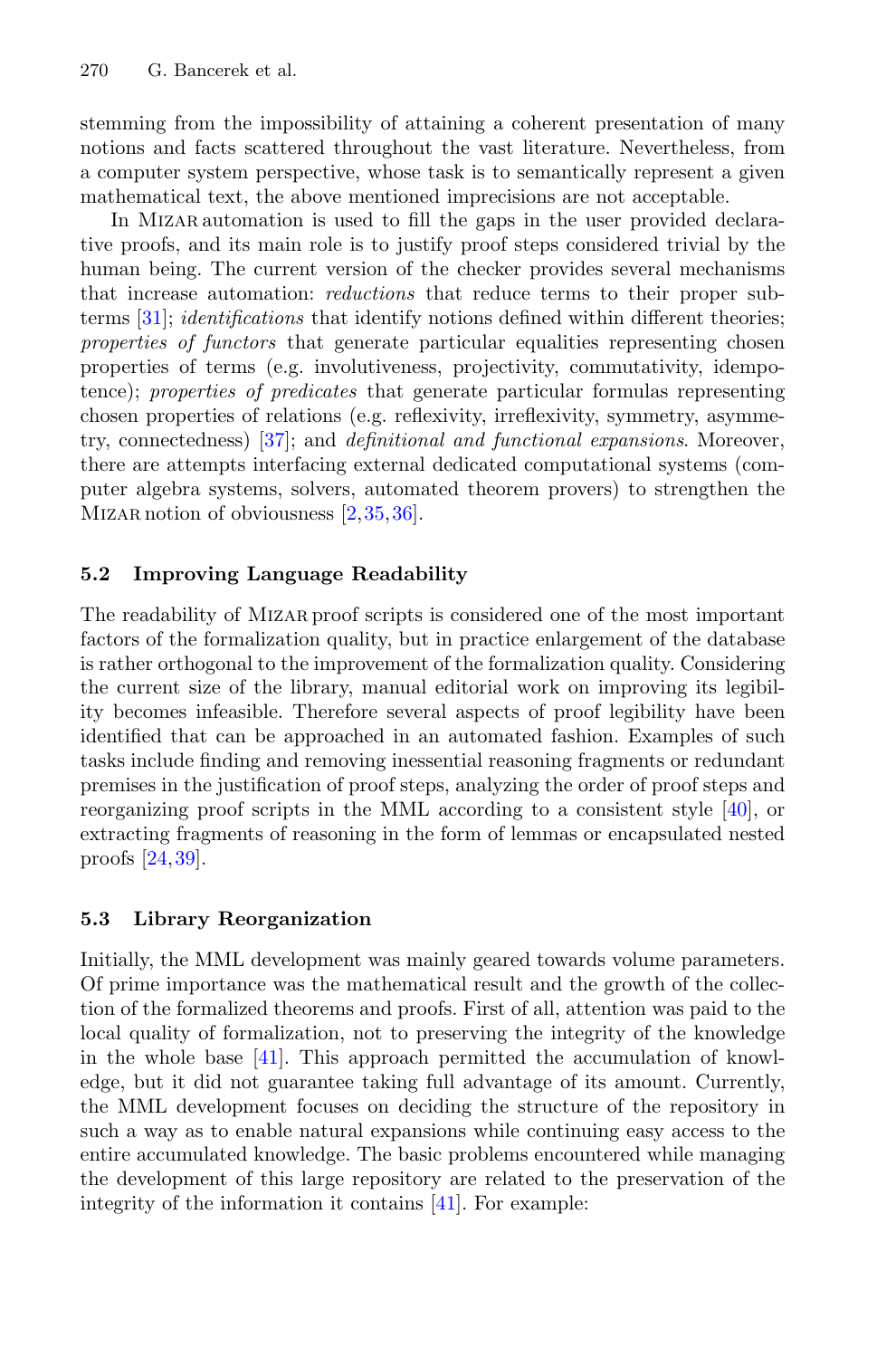- independently introducing by different authors different (sometimes incompatible) notations to denote the same (semantically equivalent) notions;
- independently developing the same theory by means of different notion apparatus;
- thematic dispersion of related knowledge in various sections of the repository.

Methods of finding out this type of situations in the Mizar library are being worked on [39]. Integrity criteria and dedicated algorithms are implemented to assist error detection and the process of refactoring the database [23]. The need for database refactoring complies with the principles of database creation, where duplication and redundancy of information is avoided. At the initial stages of the MML creation, the focus was mainly on collecting as much formalized knowledge as possible to test various aspects of the system. Processing diverse data involved various modules of the system, which was crucial for determining directions of its further development by pointing out its stronger and weaker features. It also allowed to accumulate a considerable amount of formal knowledge. With the present size of the database, managing the library and also its applicability for users, especially new ones, requires developing and adopting a new approach.

In particular, methods to identify notations independently introduced by different authors that denote semantically equivalent notions are investigated. There are known cases of such definitions in the current library. For example, the notion of the exponentiation operation for numbers is denoted in separate formalizations as 'power(x, n)', 'x to power n', 'x |  $\land$  n'. In principle, the authors should be allowed to use the notation they prefer. However, this is a typical source of confusion, duplication, redundancy and an obstacle to efficient search for applicable facts in the library for other authors. Exploring more such cases requires statistical analysis as well as semantic matching of information. The considerations are based on the analysis of definitions in the simplest cases, but also on the analysis of the usage of selected notions in common contexts.

Mizar developers have also detected cases where the same theories were independently developed by means of a different notion apparatus and have found ways for the best utilization of the independently developed results. For example, in the current library the group is a triple structure with its carrier, a binary operation and a pre-selected element serving as the group's unity. On the other hand, there is also the corresponding theory based on the ordered pair structure (the carrier and an operation) and the group's unity definable by means of an attached extra axiom expressed as an adjective ('unital'). A more complicated case is e.g. the development of lattice theory in terms of ordered sets on the one hand, and as an algebraic theory with two lattice operations on the other hand. For resolving such cases we can consider approaches based on selecting one from the concurrent developments and applying it to eliminate the rest, but also, as in the latter example, with finding ways to provide interoperability of different methods by identifying and encapsulating core components of all developments.

The development of the MML knowledge base has been incremental in its nature. Over two hundred authors who have contributed to its current content represent different backgrounds and skill levels (from students to university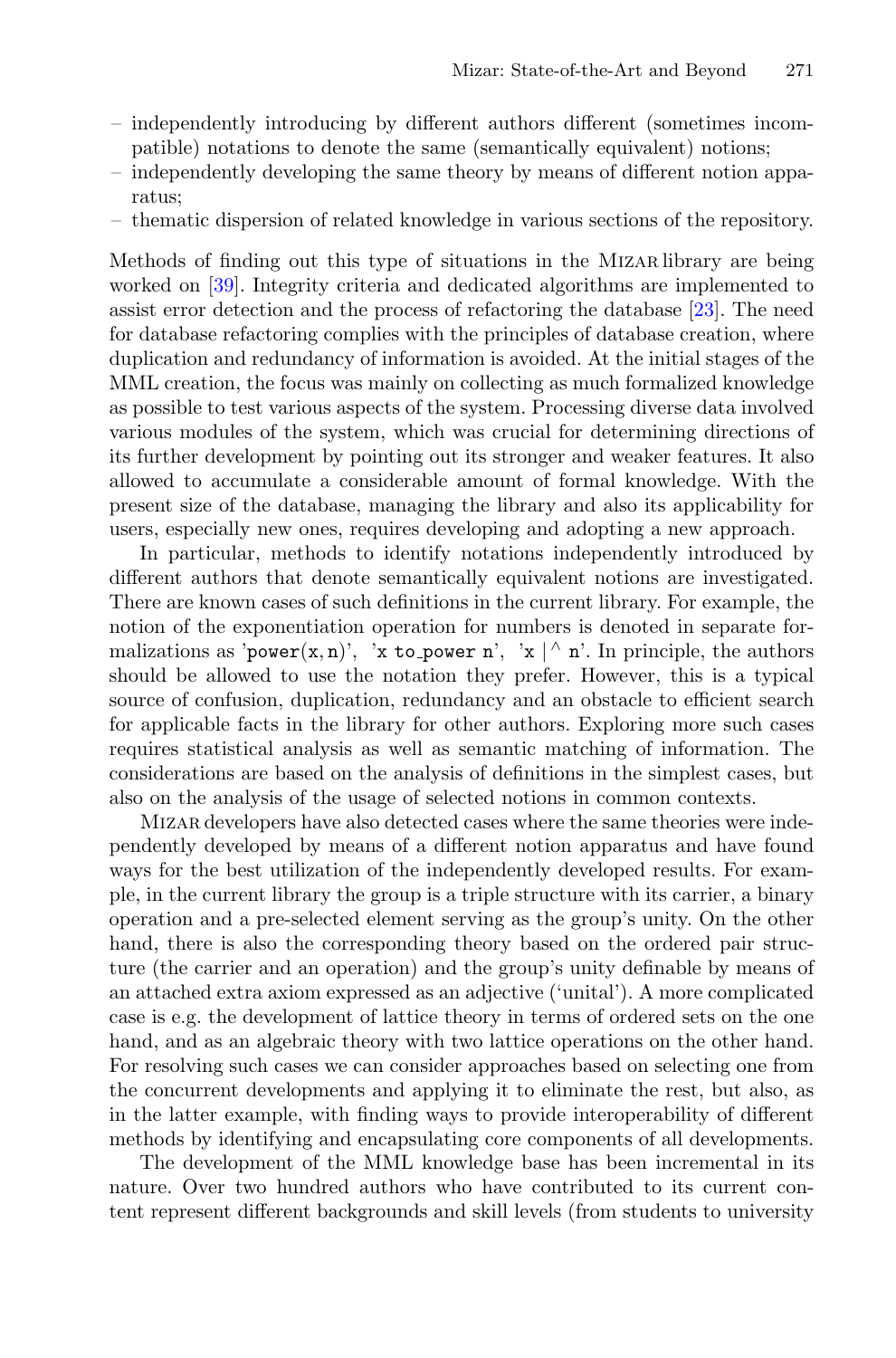professors). As a result, the library suffers from thematic dispersion of related knowledge in various sections of the repository. For instance, numerous facts concerning simple set theory have been developed while proving some properties of digital circuits in a series of articles loosely connected with basic Boolean properties of sets. Responsible for that is partly the size of the library which makes it difficult for a researcher to grasp it as a whole, but also the authors' tendency or preference for specific approaches to developing mathematics. We investigate new methods based on knowledge exploration that can alleviate the problems. The research is directed towards more efficient, semantics based methods of searching for the information contained in the knowledge base. The main goal is to find ways how to unify (and generalize if needed) all relevant facts once a case of such dispersed knowledge is found in the library. This can be achieved by creating new specialized articles in selected fields, to enrich the repository and to test new language constructions and system properties, and also to define new directions of the development of the base.

#### **5.4 More Semantic Representations**

For the needs of the many forms of presenting the contents of the MIZAR library, used to popularize formalized knowledge within the mathematical community and on the Internet [22], translation rules that concern the improvement of the quality of article presentation, are being developed. Current research includes: the development of the system of transformation rules for the translation process using the XML/XSLT technology which will result in the design of a more flexible and easier modifiable software tool chain; forming a richer base of translation patterns including new categories for subjected phrases, patterns of mathematical formulae for new constructions, and variations of translation patterns dependent on the mathematical context; working out methods of presentation that take full advantage of the semantically linked information contained in MIZAR articles; an improvement of translation of proofs by extracting the references from proofs and a shallow translation of the proof (with the extraction applied for subproofs); the automatic generation of preliminaries for an article and each of its sections based on statistic analysis of the notation and terminology used and the theorems referred to and the subject classification automatically developed for the MML.

Currently, the Mizar language and logic is mainly oriented at human users. The large number of human-friendly linguistic and logical features makes it unsuitable as a direct input for today's automated theorem systems, which work in relatively simple formalisms such as untyped first-order logic, and use simple Prolog-style languages such as the TPTP standard. Suitable layers and interfaces for correct bi-directional communication with such automated systems are being worked on, in particular we can mention the work with the TPTP format and its Mizar-oriented MPTP extension [49]. Since 2005 Mizar has been using an XML-based semantic internal layer, and this layer has been gradually enhanced to serve also a number of external applications. Objects on this layer are fully semantically disambiguated, i.e., there is no use of overloading, all term and formula constructors are linked to their definitions, and full types of terms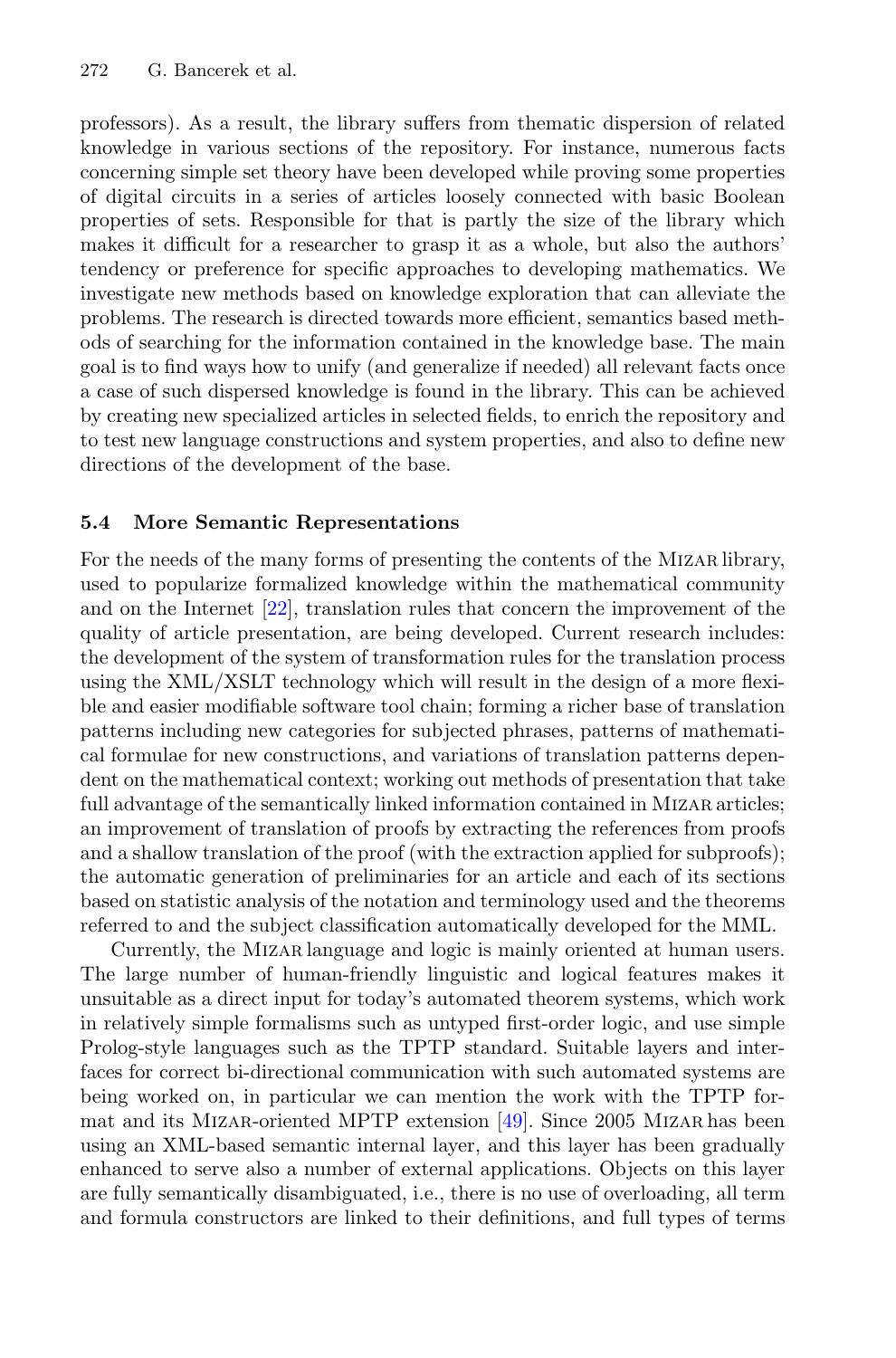are computed. This layer is already used for exporting the Mizar formulas to ATP systems, but it is machine-oriented and so far cannot be used for importing the ATP proofs and for writing human-readable texts. Another issue is that this layer so far does not contain complete information about how proofs were done in Mizar. This makes it difficult to replay the Mizar proofs in other systems, and also to learn from such proofs. Many Mizar mechanisms, such as the use of registrations, identities, requirements, and sometimes also definitions, are implicit, and they become explicit only during the process of verification.

The Mizar developers have started research focused on producing a version of a "strict" semantic Mizar layer [14], where no variables are reserved, all implicit mechanisms (registrations, identities, definitional expansions, etc.) used in the proofs can be made explicit before each proof (or even formula), and overloaded symbols are replaced by their unique synonyms. Such unique synonyms will be introduced either automatically, analogously to the current semantic names, or by suitable syntactic conventions in the Mizar language.

This should allow at least an initial import of the ATP proofs and their verification in Mizar, which is currently not possible, because such proofs may merge very different parts of the MML. Such different parts of the library are currently only mutually consistent on the semantic level, but it is a very nontrivial task (similar, e.g., to merging the notation of two different mathematical theories) to combine such parts also with respect to the overloaded notational mechanisms. Such a layer should in turn allow to construct a chain of Mizar presentation improving utilities (similar to those that already exist for maintaining the MML) that will work on the verified proofs in this layer, and try to make the proofs more human-readable and mathematical by introducing common (possibly overloaded) notation, common names for variables (using reservations), common type mechanisms (such as registrations) for multiple proofs, etc.

Such an approach seems useful not just for importing the semantically encoded proofs produced by ATP systems, but also as a method for automatic merging of different parts of the MML. This is a common task that naturally arises when maintaining a large mathematical library like the MML, and which currently requires a lot of human effort, again because of clashing notational conventions. Such merged developments may first be exported into the "strict" semantic layer and verified there for correctness. After that, the presentationimproving utilities can attempt to automatically construct a common humanfriendly notational layer for such merged articles.

Apart from importing and merging the semantically encoded mathematical parts produced by ATP systems, another application of such a layer is in splitting articles and producing a small independent article for each Mizar theorem and definition. This is currently difficult to do automatically, due to mechanisms like reservations, etc. Having a small separate article for each Mizar item again means that such small articles can be subjected to the number of existing Mizar utilities, in particular those that detect the minimal set of (both notational and semantic) dependencies of an article  $[1,6]$ . Detecting such a minimal set is useful for various applications, ranging from training of premise-selection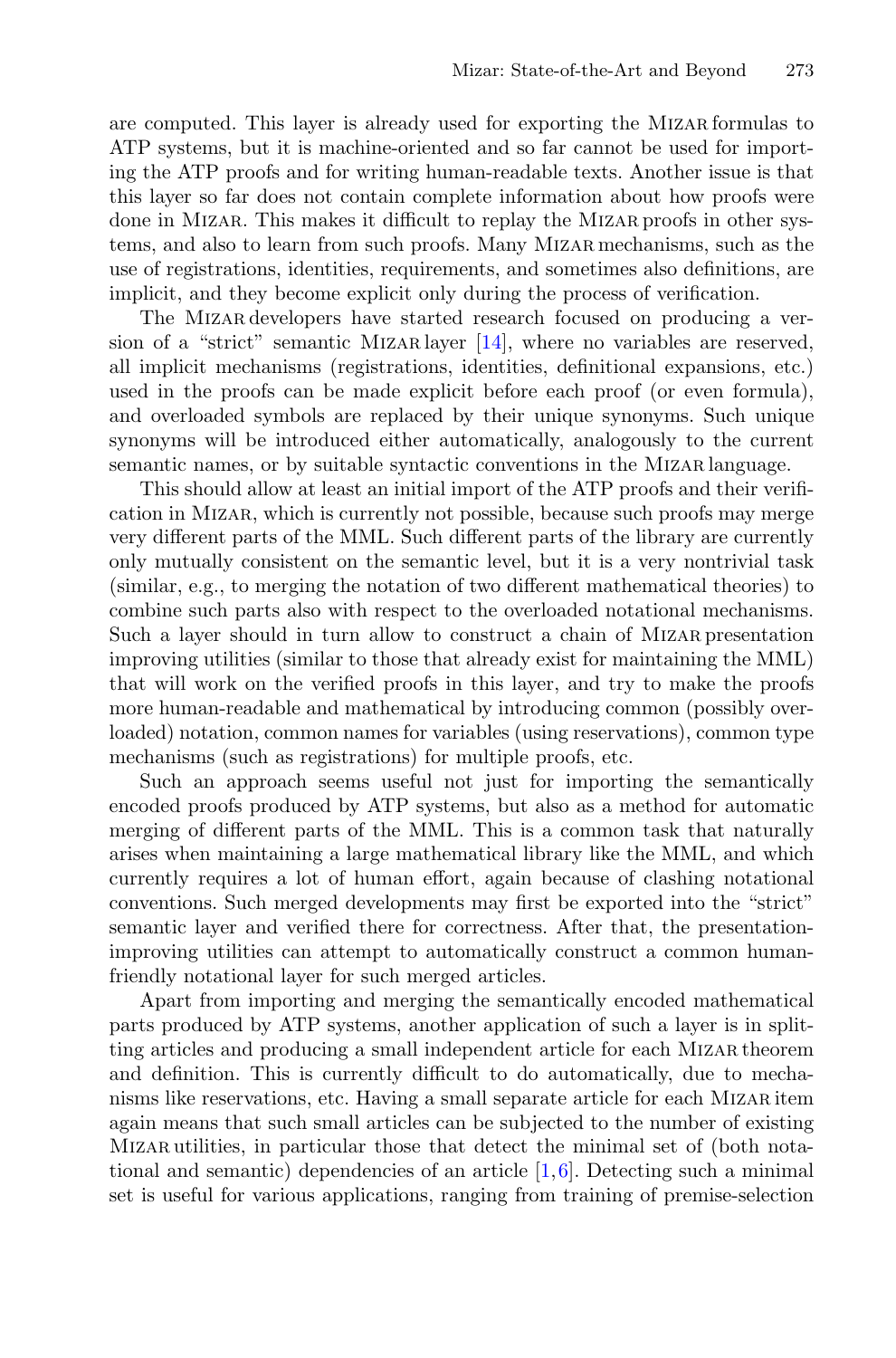tools for large theory ATP systems, to experimental reverse mathematics assisted by ATP systems and automatically producing the strongest possible version of the theorems in the MML.

#### 6 Future Mizar

Based on the successful long-term development of the Mizar project, we are encouraged to believe that the project will eventually evolve into a widely-used computerized environment which could make the accumulated formalized mathematical knowledge accessible to a broad spectrum of users and in the future become a modern encyclopedia of mathematics.

For the realization of this long-term goal, it is imperative that first an effective information system for mathematics is formed, bridging the existing knowledge with computer capabilities of processing and searching for information. The fundamental element of this system is a language to represent mathematics in a computerized form. The specifics of the project is to define this language in such a way as to fulfill the above function. It is essential for this language to allow a uniform style in which mathematics will be done, at the same time not restricting the freedom of terminology usage and diverse methods of formalization. Furthermore, the formalization language should be close to the natural language, which would allow additional control of correctness of formalized texts, in particular the definitions of notions.

The key consideration will be defining criteria of readability of mathematical texts and proofs in a formalized form enabling the development of the base of mathematical knowledge, its accessibility and processing at various levels by a possibly wide group of users. To illustrate the readability of developments carried out with the use of the most popular state-of-the-art systems we can look e.g. at the statement of the Fundamental Theorem of Algebra and compare it to its Wikipedia entry: *Every non-constant single-variable polynomial with complex coefficients has at least one complex root.*

Coq:

```
forall f : CCX, nonConst _ f -> {z : CC | f ! z [=] Zero}.
HOL Light:
  |- !a n. a(0) = Cx(k0) \/ "(!k. k IN 1..n ==> a(k) = Cx(k0))
    \Rightarrow ?z. vsum(0..n) (\i. a(i) * z pow i) = Cx(&0)Isabelle:
  \tilde{c}constant(poly p) ==> z::complex. poly p z = 0
```
Mizar:

```
for p being Polynomial of F_Complex st len p > 1 holds
  p is with_roots;
```
From the above samples it can be seen that, no matter which system we consider, there is still a significant difference in the readability of the formal and informal (natural language) representation. Improving the readability of formalized texts would allow better communication with the mathematical community and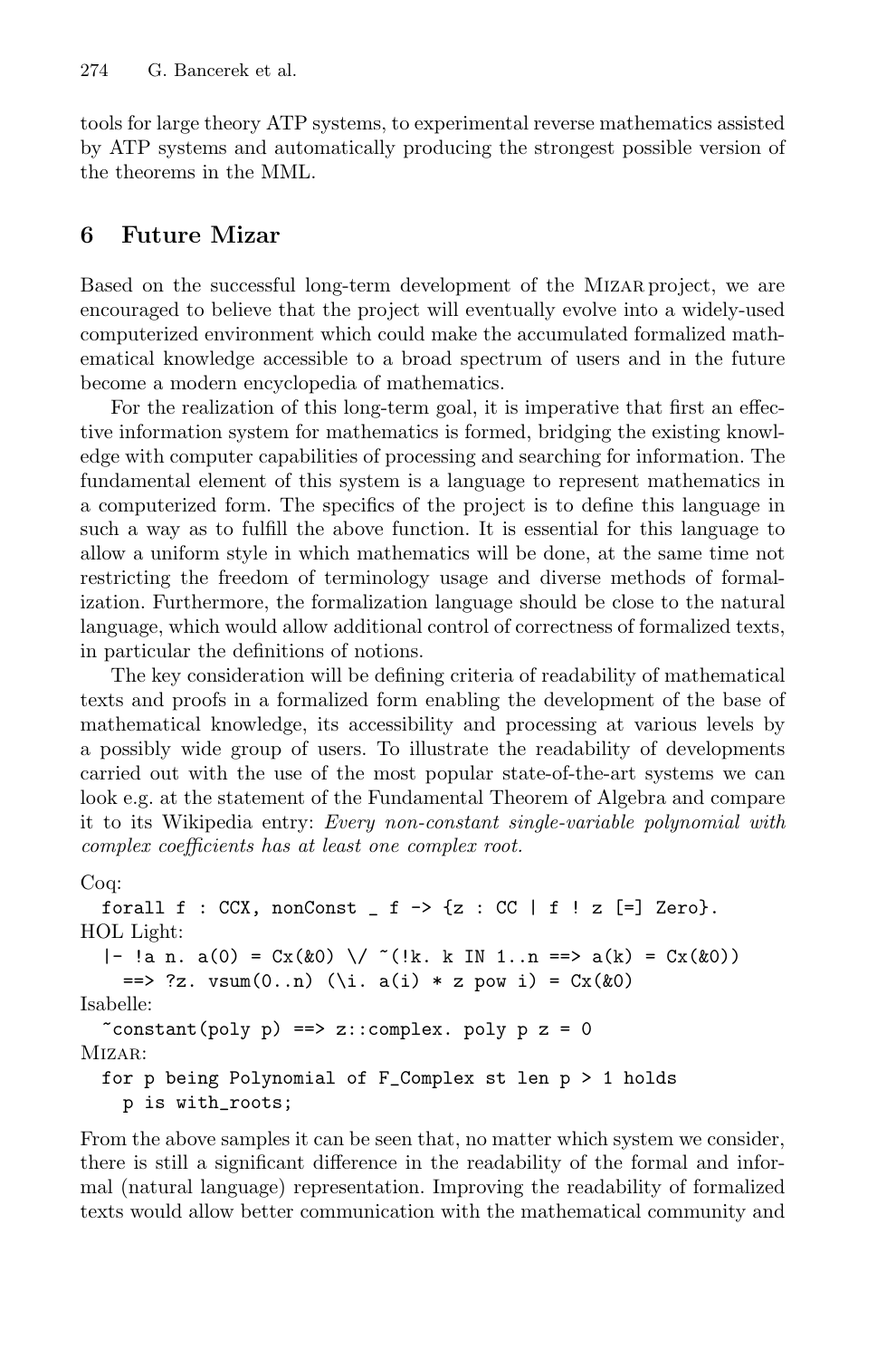their greater engagement in the project. The participation of active mathematicians is particularly important for validating and standardizing the definitions of notions deposited in the base [43]. Involving more working mathematicians, who would be able to share their firsthand experience with using the language of mathematical publications on a daily basis, would result in the development and accessibility of a better language and system to formalize mathematics, and several forms of access to a wider audience of mathematical knowledge collected in the Mizar Mathematical Library [18,19,33]. The accomplishment would be for diverse fields of science and education to benefit from such computer verified knowledge. The pre-processed database will also be used for research aimed at developing automated theorem proving systems (provers).

The ultimate, long-term goal, towards which the work on Mizar is directed, is to construct a modern encyclopedia of mathematics. We believe that the Mizar project is well positioned to start a new generation of encyclopedia. All major scientific encyclopedias are available in an electronic form and many, such as Wikipedia or Scholarpedia, solicit input from independent contributors, but the entered data is not verified. The information contained in the huge Mizar Mathematical Library repository, verified, checked and cross-linked, can be used to build an encyclopedia, which is mathematical at first and later expanded to other sciences, an encyclopedia of entirely different merit, with exclusively formalized and verified data. As a source for citations of mathematical definitions and theorems, an MML based encyclopedia would be invaluable and unique for human users. On the other hand, the rich source of formal mathematical knowledge contained in the MML can be used to develop automated theorem proving methods and systems trained over the mathematics data, and to assist further development of mathematics over such large formal corpora [52,53]. Such automated methods can help with searching the large library, constructing new proofs automatically [20], finding alternative proofs [3], and help with re-structuring the proofs and theories.

## **References**

- 1. Alama, J.: Mizar-items: exploring fine-grained dependencies in the Mizar mathematical library. In: Davenport, J.H., Farmer, W.M., Urban, J., Rabe, F. (eds.) MKM/Calculemus 2011. LNCS, vol. 6824, pp. 276–277. Springer, Heidelberg (2011). [http://dx.doi.org/10.1007/978-3-642-22673-1](http://dx.doi.org/10.1007/978-3-642-22673-1_19) 19
- 2. Alama, J.: Escape to Mizar from ATPs. In: Fontaine, P., Schmidt, R.A., Schulz, S. (eds.) Third Workshop on Practical Aspects of Automated Reasoning, PAAR-2012, Manchester, UK, 30 June–1 July 2012. EPiC Series, vol. 21, pp. 3–11. EasyChair (2012). <http://www.easychair.org/publications/?page=1559779348>
- 3. Alama, J.: Eliciting implicit assumptions of Mizar proofs by property omission. J. Autom. Reasoning **50**(2), 123–133 (2013). <http://dx.doi.org/10.1007/s10817-012-9264-3>
- 4. Alama, J., Brink, K., Mamane, L., Urban, J.: Large formal wikis: issues and solutions. In: Davenport, J.H., Farmer, W.M., Urban, J., Rabe, F. (eds.) MKM/Calculemus 2011. LNCS, vol. 6824, pp. 133–148. Springer, Heidelberg (2011). <http://dx.doi.org/10.1007/978-3-642-22673-1>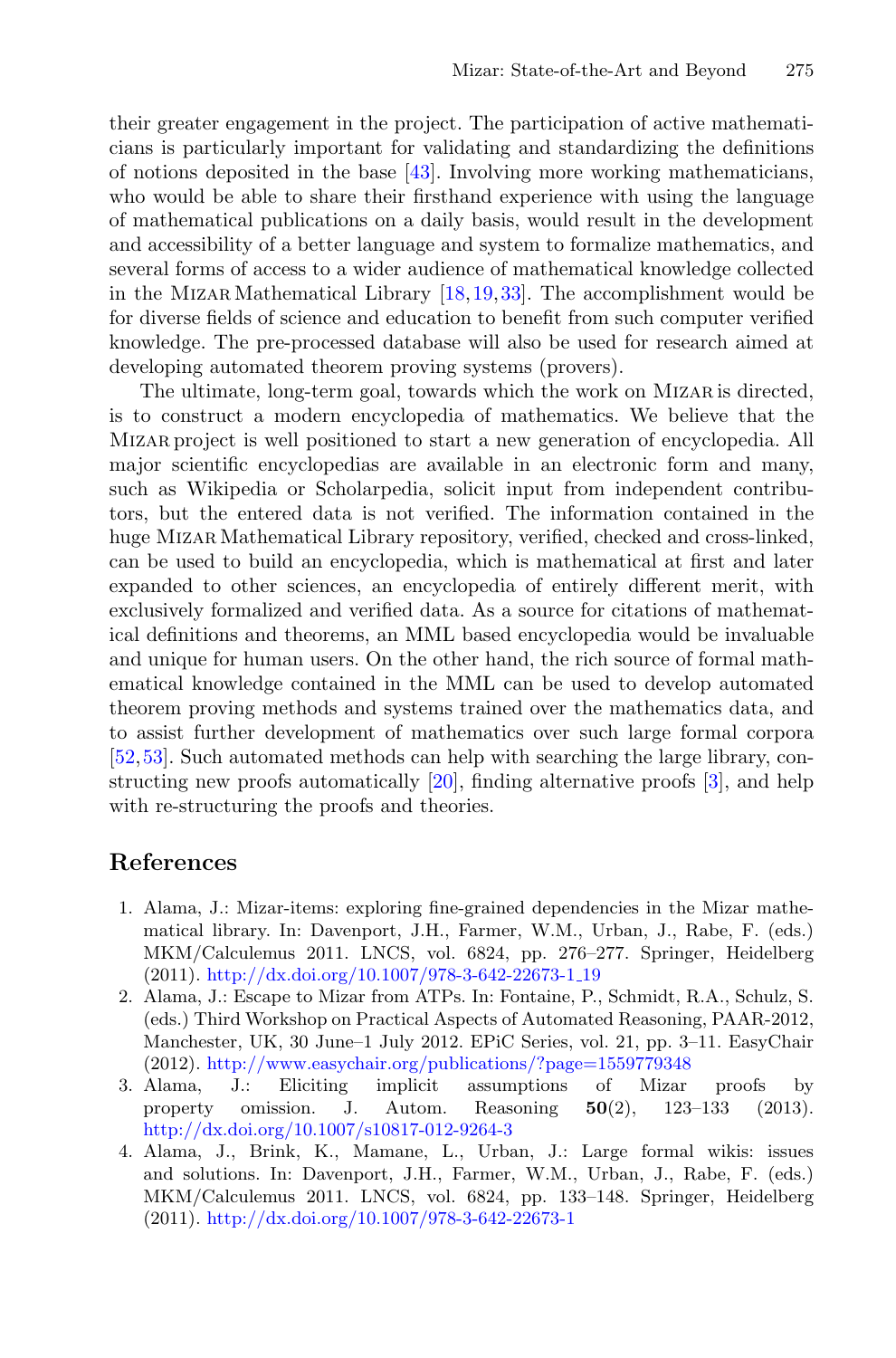- 5. Alama, J., Kohlhase, M., Mamane, L., Naumowicz, A., Rudnicki, P., Urban, J.: Licensing the Mizar mathematical library. In: Davenport, J.H., Farmer, W.M., Urban, J., Rabe, F. (eds.) MKM 2011/Calculemus 2011. LNCS, vol. 6824, pp. 149– 163. Springer, Heidelberg (2011). [http://dx.doi.org/10.1007/978-3-642-22673-1](http://dx.doi.org/10.1007/978-3-642-22673-1_11) 11
- 6. Alama, J., Mamane, L., Urban, J.: Dependencies in formal mathematics: applications and extraction for Coq and Mizar. In: Campbell, J.A., Jeuring, J., Carette, J., Dos Reis, G., Sojka, P., Wenzel, M., Sorge, V. (eds.) CICM 2012. LNCS, vol. 7362, pp. 1–16. Springer, Heidelberg (2012). [http://dx.doi.org/10.1007/978-3-642-31374-5](http://dx.doi.org/10.1007/978-3-642-31374-5_1)<sub>-1</sub>
- 7. Anonymous: the QED manifesto. Bundy, A. (ed.) CADE 1994. LNCS, vol. 814. Springer, Heidelberg (1994)
- 8. Strotmann, A.: The categorial type of OpenMath objects. In: Asperti, A., Bancerek, G., Trybulec, A. (eds.) MKM 2004. LNCS, vol. 3119, pp. 378–392. Springer, Heidelberg (2004)
- 9. Bancerek, G.: Automatic translation in formalized mathematics. Mech. Math. Appl. **5**(2), 19–31 (2006)
- 10. Bancerek, G.: Information retrieval and rendering with MML query. In: Borwein, J.M., Farmer, W.M. (eds.) MKM 2006. LNCS (LNAI), vol. 4108, pp. 266–279. Springer, Heidelberg (2006). [http://dx.doi.org/10.1007/11812289](http://dx.doi.org/10.1007/11812289_21) 21
- 11. Bancerek, G., Rudnicki, P.: A compendium of continuous lattices in Mizar: formalizing recent mathematics. J. Autom. Reason. **29**(3–4), 189–224 (2002)
- 12. Bancerek, G., Rudnicki, P.: Information retrieval in MML. In: Asperti, A., Buchberger, B., Davenport, J.H. (eds.) MKM 2003. LNCS, vol. 2594, pp. 119– 132. Springer, Heidelberg (2003)
- 13. Bancerek, G., Urban, J.: Integrated semantic browsing of the Mizar mathematical library for authoring Mizar articles. In: Asperti, A., Bancerek, G., Trybulec, A. (eds.) MKM 2004. LNCS, vol. 3119, pp. 44–57. Springer, Heidelberg (2004)
- 14. Bylinski, C., Alama, J.: New developments in parsing Mizar. In: Campbell, J.A., Jeuring, J., Carette, J., Dos Reis, G., Sojka, P., Wenzel, M., Sorge, V. (eds.) CICM 2012. LNCS (LNAI), vol. 7362, pp. 427–431. Springer, Heidelberg (2012)
- 15. Cairns, P.: Informalising formal mathematics: searching the Mizar library with latent semantics. In: Asperti, A., Bancerek, G., Trybulec, A. (eds.) MKM 2004. LNCS, vol. 3119, pp. 58–72. Springer, Heidelberg (2004)
- 16. Corbineau, P.: A declarative language for the Coq proof assistant. In: Miculan, M., Scagnetto, I., Honsell, F. (eds.) TYPES 2007. LNCS, vol. 4941, pp. 69–84. Springer, Heidelberg (2008). [http://dx.doi.org/10.1007/978-3-540-68103-8](http://dx.doi.org/10.1007/978-3-540-68103-8_5) 5
- 17. Botana, F.: A symbolic companion for interactive geometric systems. In: Davenport, J.H., Farmer, W.M., Urban, J., Rabe, F. (eds.) MKM 2011 and Calculemus 2011. LNCS, vol. 6824, pp. 285–286. Springer, Heidelberg (2011)
- 18. Futa, Y., Okazaki, H., Shidama, Y.: Formalization of definitions and theorems related to an elliptic curve over a finite prime field by using Mizar. J. Autom. Reason. **50**(2), 161–172 (2013). <http://dx.doi.org/10.1007/s10817-012-9265-2>
- 19. Gow, J., Cairns, P.: Closing the gap between formal and digital libraries of mathematics. In: Matuszewski, R., Zalewska, A. (eds.) From Insight to Proof: Festschrift in Honour of Andrzej Trybulec. Studies in Logic, Grammar and Rhetoric, University of Białystok, vol. 10(23), pp. 249–263 (2007).  $\frac{\text{http://mixar.org/trybulec65/}}{\text{http://mixar.org/trybulec65/}}$
- 20. Grabowski, A.: Efficient rough set theory merging. Fundamenta Informaticae **135**(4), 371–385 (2014). <http://dx.doi.org/10.3233/FI-2014-1129>
- 21. Grabowski, A., Korniłowicz, A., Naumowicz, A.: Mizar in a nutshell. J. Formaliz. Reason. Spec. Issue: User Tutor. I **3**(2), 153–245 (2010)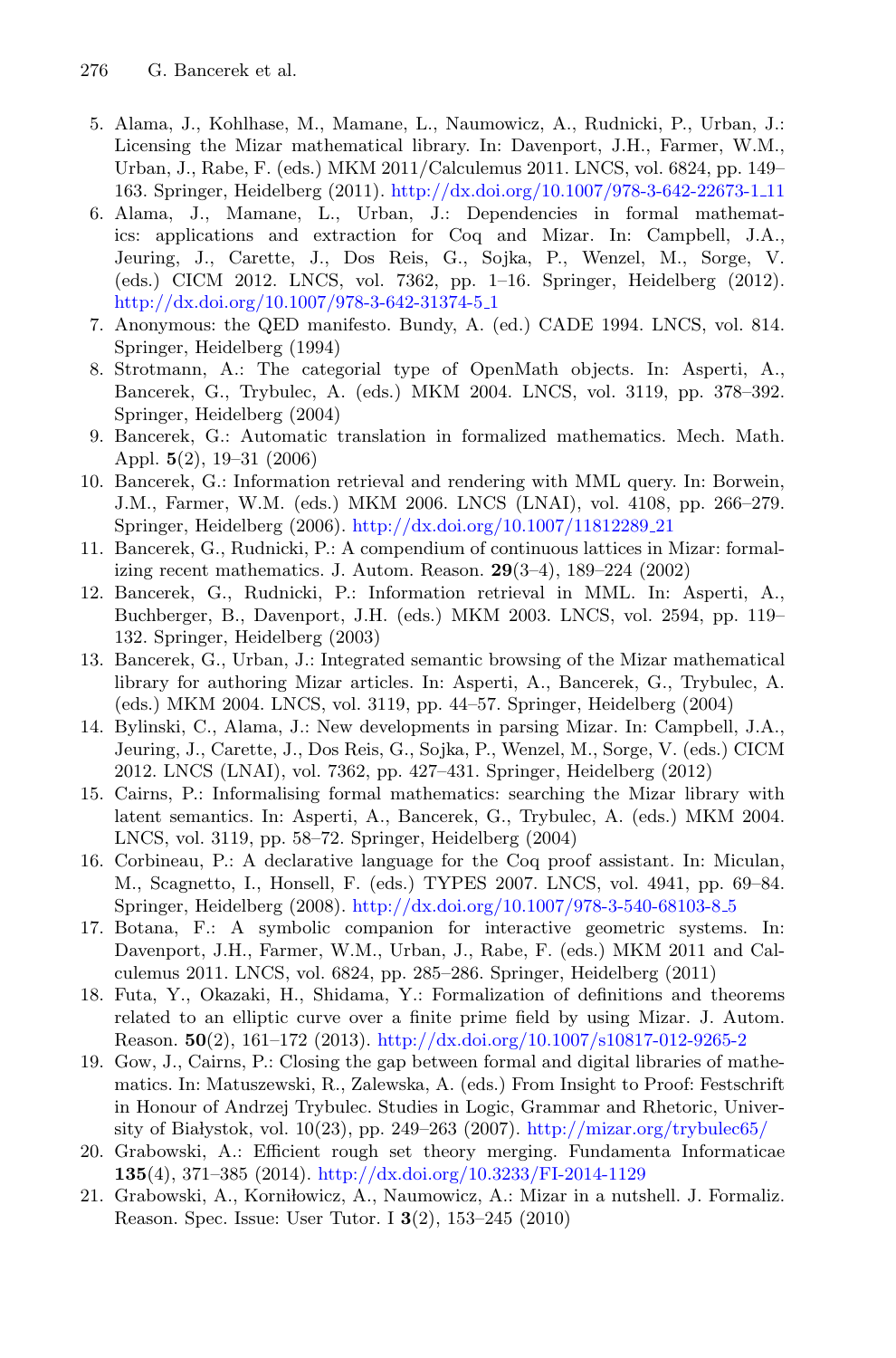- 22. Grabowski, A., Schwarzweller, C.: Translating mathematical vernacular into knowledge repositories. In: Kohlhase, M. (ed.) MKM 2005. LNCS (LNAI), vol. 3863, pp. 49–64. Springer, Heidelberg (2006). [http://dx.doi.org/10.1007/11618027](http://dx.doi.org/10.1007/11618027_4) 4
- 23. Grabowski, A., Schwarzweller, C.: Revisions as an essential tool to maintain mathematical repositories. In: Kauers, M., Kerber, M., Miner, R., Windsteiger, W. (eds.) MKM/CALCULEMUS 2007. LNCS (LNAI), vol. 4573, pp. 235–249. Springer, Heidelberg (2007). [http://dx.doi.org/10.1007/978-3-540-73086-6](http://dx.doi.org/10.1007/978-3-540-73086-6_20) 20
- 24. Grabowski, A., Schwarzweller, C.: Towards automatically categorizing mathematical knowledge. In: Ganzha, M., Maciaszek, L.A., Paprzycki, M. (eds.) Proceedings of Federated Conference on Computer Science and Information Systems - FedCSIS 2012, Wroclaw, Poland, 9–12 September 2012, pp. 63–68 (2012)
- 25. Harrison, J.: A Mizar mode for HOL. In: von Wright, J., Harrison, J., Grundy, J. (eds.) TPHOLs 1996. LNCS, vol. 1125. Springer, Heidelberg (1996). <http://dl.acm.org/citation.cfm?id=646523.694700>
- 26. Iancu, M., Kohlhase, M., Rabe, F., Urban, J.: The Mizar mathematical library in OMDoc: translation and applications. J. Autom. Reason. **50**(2), 191–202 (2013). <http://dx.doi.org/10.1007/s10817-012-9271-4>
- 27. Ja´skowski, S.: On the Rules of Suppositions in Formal Logic. Studia Logica, Nakładem Seminarjum Filozoficznego Wydziału Matematyczno-Przyrodniczego Uniwersytetu Warszawskiego (1934). [http://books.google.pl/](http://books.google.pl/books?id=6w0vRAAACAAJ) [books?id=6w0vRAAACAAJ](http://books.google.pl/books?id=6w0vRAAACAAJ)
- 28. Kaliszyk, C., Urban, J.: MizAR 40 for Mizar 40 (2013). CoRR [abs/1310.2805](http://arxiv.org/abs/1310.2805)
- 29. Kaliszyk, C., Urban, J., Vyskočil, J.: Machine learner for automated reasoning 0.4 and 0.5 (2014). Accepted to PAAR 2014, CoRR [abs/1402.2359](http://arxiv.org/abs/1402.2359)
- 30. Kornibowicz, A.: Jordan curve theorem. Formaliz. Math. **13**(4), 481–491 (2005)
- 31. Korniłowicz, A.: On rewriting rules in Mizar. J. Autom. Reason.  $\mathbf{50}(2)$ , 203–210 (2013). <http://dx.doi.org/10.1007/s10817-012-9261-6>
- 32. Matuszewski, R., Rudnicki, P.: Mizar: the first 30 years. In: Mechanized Mathematicsand Its Applications, Special Issue on 30 Years of Mizar, vol. 4, no. 1, pp. 3–24 (2005)
- 33. Naumowicz, A.: An example of formalizing recent mathematical results in Mizar. J. Appl. Logic **4**(4), 396–413 (2006). [http://www.sciencedirect.com/](http://www.sciencedirect.com/science/article/pii/S1570868305000686) [science/article/pii/S1570868305000686](http://www.sciencedirect.com/science/article/pii/S1570868305000686)
- 34. Naumowicz, A.: Enhanced processing of adjectives in Mizar. In: Grabowski, A., Naumowicz, A. (eds.) Computer Reconstruction of the Body of Mathematics. Studies in Logic, Grammar and Rhetoric, University of Białystok, vol. 18, no. 31, pp. 89–101 (2009)
- 35. Naumowicz, A.: Interfacing external CA systems for Grobner bases computation in Mizar proof checking. Int. J. Comput. Math. **87**(1), 1–11 (2010). <http://dx.doi.org/10.1080/00207160701864459>
- 36. Naumowicz, A.: SAT-enhanced Mizar proof checking. In: Watt, S.M., Davenport, J.H., Sexton, A.P., Sojka, P., Urban, J. (eds.) CICM 2014. LNCS, vol. 8543, pp. 449–452. Springer, Heidelberg (2014). [http://dx.doi.org/10.1007/978-3-319-08434-3](http://dx.doi.org/10.1007/978-3-319-08434-3_37) 37
- 37. Naumowicz, A., Byliński, C.: Improving Mizar texts with *properties* and *requirements*. In: Asperti, A., Bancerek, G., Trybulec, A. (eds.) and *requirements*. In: Asperti, A., Bancerek, G., Trybulec, A. (eds.) MKM 2004. LNCS, vol. 3119, pp. 290–301. Springer, Heidelberg (2004). [http://dx.doi.org/10.1007/978-3-540-27818-4](http://dx.doi.org/10.1007/978-3-540-27818-4_21) 21
- 38. Naumowicz, A., Korniłowicz, A.: A brief overview of MIZAR. In: Berghofer, S., Nipkow, T., Urban, C., Wenzel, M. (eds.) TPHOLs 2009. LNCS, vol. 5674, pp. 67–72. Springer, Heidelberg (2009). [http://dx.doi.org/10.1007/978-3-642-03359-9](http://dx.doi.org/10.1007/978-3-642-03359-9_5) 5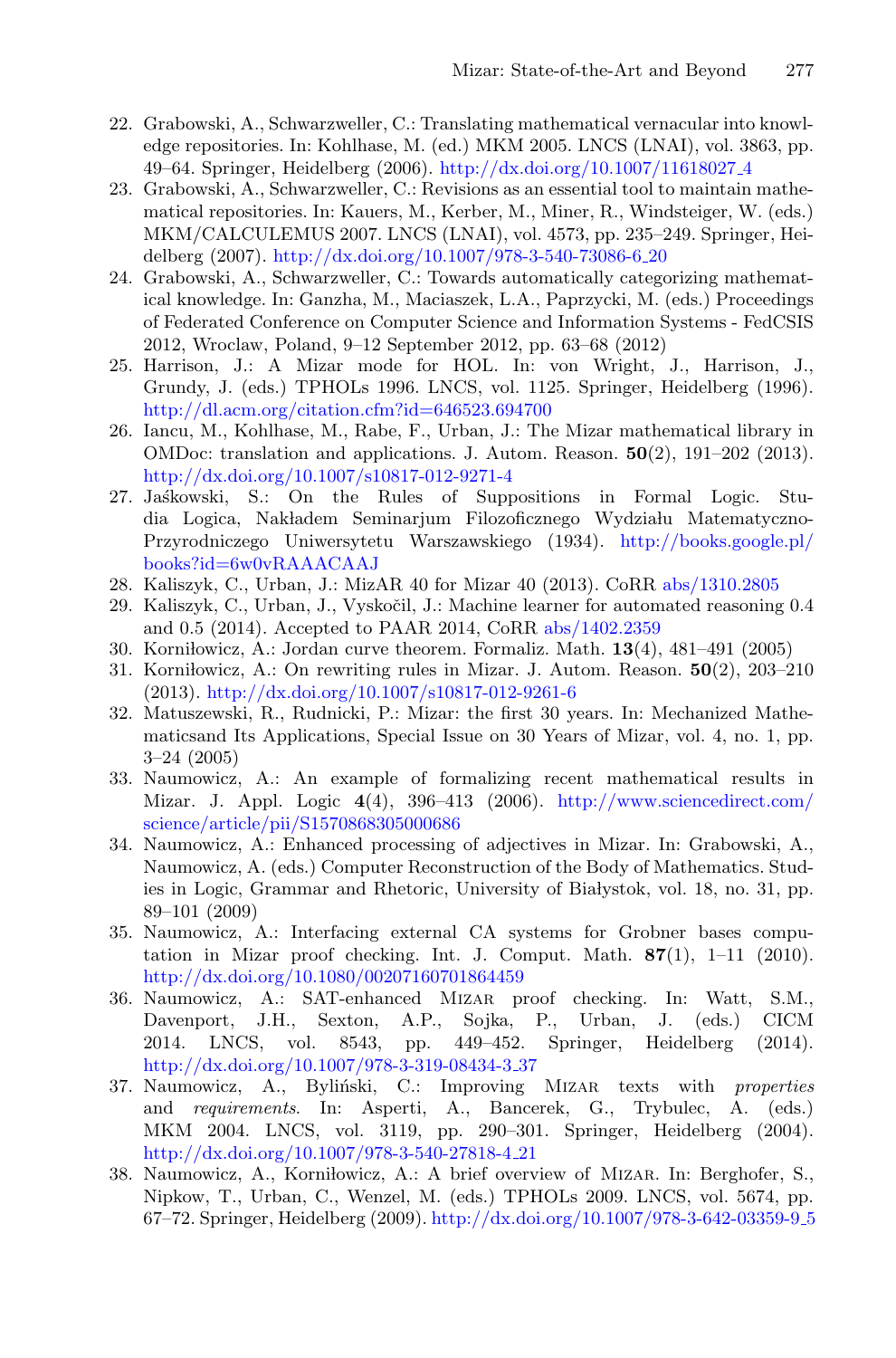- 39. Pak, K.: Methods of lemma extraction in natural deduction proofs. J. Autom. Reason. **50**(2), 217–228 (2013). <http://dx.doi.org/10.1007/s10817-012-9267-0>
- 40. Pąk, K.: Improving legibility of natural deduction proofs is not trivial. Logic. Methods Comput. Sci. **10**(3), 1–30 (2014). [http://dx.doi.org/10.2168/](http://dx.doi.org/10.2168/LMCS-10(3:23)2014) [LMCS-10\(3:23\)2014](http://dx.doi.org/10.2168/LMCS-10(3:23)2014)
- 41. Rudnicki, P., Trybulec, A.: On the integrity of a repository of formal mathematics. In: Asperti, A., Buchberger, B., Davenport, J.H. (eds.) MKM 2003. LNCS, vol. 2594, pp. 162–174. Springer, Heidelberg (2003)
- 42. Syme, D.: DECLARE: a prototype declarative proof system for higher order logic. Technical report, University of Cambridge (1997)
- 43. Trybulec, A., Korniłowicz, A., Naumowicz, A., Kuperberg, K.: Formal mathematics for mathematicians. J. Autom. Reason. **50**(2), 119–121 (2013). <http://dx.doi.org/10.1007/s10817-012-9268-z>
- 44. Urban, J., Sutcliffe, G., Trac, S., Puzis, Y.: Combining Mizar and TPTP semantic presentation and verification tools. Stud. Logic Gramm. Rhetor. **18**(31), 121–136 (2009)
- 45. Urban, J.: MPTP motivation, implementation, first experiments. J. Autom. Reason. **33**(3–4), 319–339 (2004)
- 46. Urban, J.: XML-izing Mizar: making semantic processing and presentation of MML easy. In: Kohlhase, M. (ed.) MKM 2005. LNCS (LNAI), vol. 3863, pp. 346–360. Springer, Heidelberg (2006)
- 47. Urban, J.: MizarMode an integrated proof assistance tool for the Mizar way of formalizing mathematics. J. Appl. Logic **4**(4), 414–427 (2006). [http://dx.doi.org/](http://dx.doi.org/10.1016/j.jal.2005.10.004) [10.1016/j.jal.2005.10.004](http://dx.doi.org/10.1016/j.jal.2005.10.004)
- 48. Urban, J.: MoMM fast interreduction and retrieval in large libraries of formalized mathematics. Int. J. Artif. Intell. Tools **15**(1), 109–130 (2006). <http://ktiml.mff.cuni.cz/urban/MoMM/momm.ps>
- 49. Urban, J.: MPTP 0.2: design, implementation, and initial experiments. J. Autom. Reason. **37**(1–2), 21–43 (2006). <http://dx.doi.org/10.1007/s10817-006-9032-3>
- 50. Urban, J.: BliStr: The Blind Strategymaker (2014). Accepted to PAAR 2014, CoRR [abs/1301.2683](http://arxiv.org/abs/1301.2683)
- 51. Urban, J., Alama, J., Rudnicki, P., Geuvers, H.: A wiki for Mizar: motivation, considerations, and initial prototype. In: Autexier, S., Calmet, J., Delahaye, D., Ion, P.D.F., Rideau, L., Rioboo, R., Sexton, A.P. (eds.) AISC 2010. LNCS, vol. 6167, pp. 455–469. Springer, Heidelberg (2010)
- 52. Urban, J., Rudnicki, P., Sutcliffe, G.: ATP and presentation service for Mizar formalizations. J. Autom. Reason. **50**(2), 229–241 (2013). [http://dx.doi.org/10.1007/](http://dx.doi.org/10.1007/s10817-012-9269-y) [s10817-012-9269-y](http://dx.doi.org/10.1007/s10817-012-9269-y)
- 53. Urban, J., Sutcliffe, G.: ATP-based cross-verification of Mizar proofs: method, systems, and first experiments. Math. Comput. Sci. **2**(2), 231–251 (2008). <http://dx.doi.org/10.1007/s11786-008-0053-7>
- 54. Urban, J., Sutcliffe, G., Pudlák, P., Vyskočil, J.: MaLARea SG1 machine learner for automated reasoning with semantic guidance. In: Armando, A., Baumgartner, P., Dowek, G. (eds.) IJCAR 2008. LNCS (LNAI), vol. 5195, pp. 441–456. Springer, Heidelberg (2008)
- 55. Urban, J., Vyskočil, J., Štěpánek, P.: MaLeCoP machine learning connection prover. In: Brünnler, K., Metcalfe, G. (eds.) TABLEAUX 2011. LNCS, vol. 6793, pp. 263–277. Springer, Heidelberg (2011)
- 56. Wenzel, M., Wiedijk, F.: A comparison of Mizar and Isar. J. Autom. Reason. **29**(3–4), 389–411 (2003). <http://dx.doi.org/10.1023/A:1021935419355>